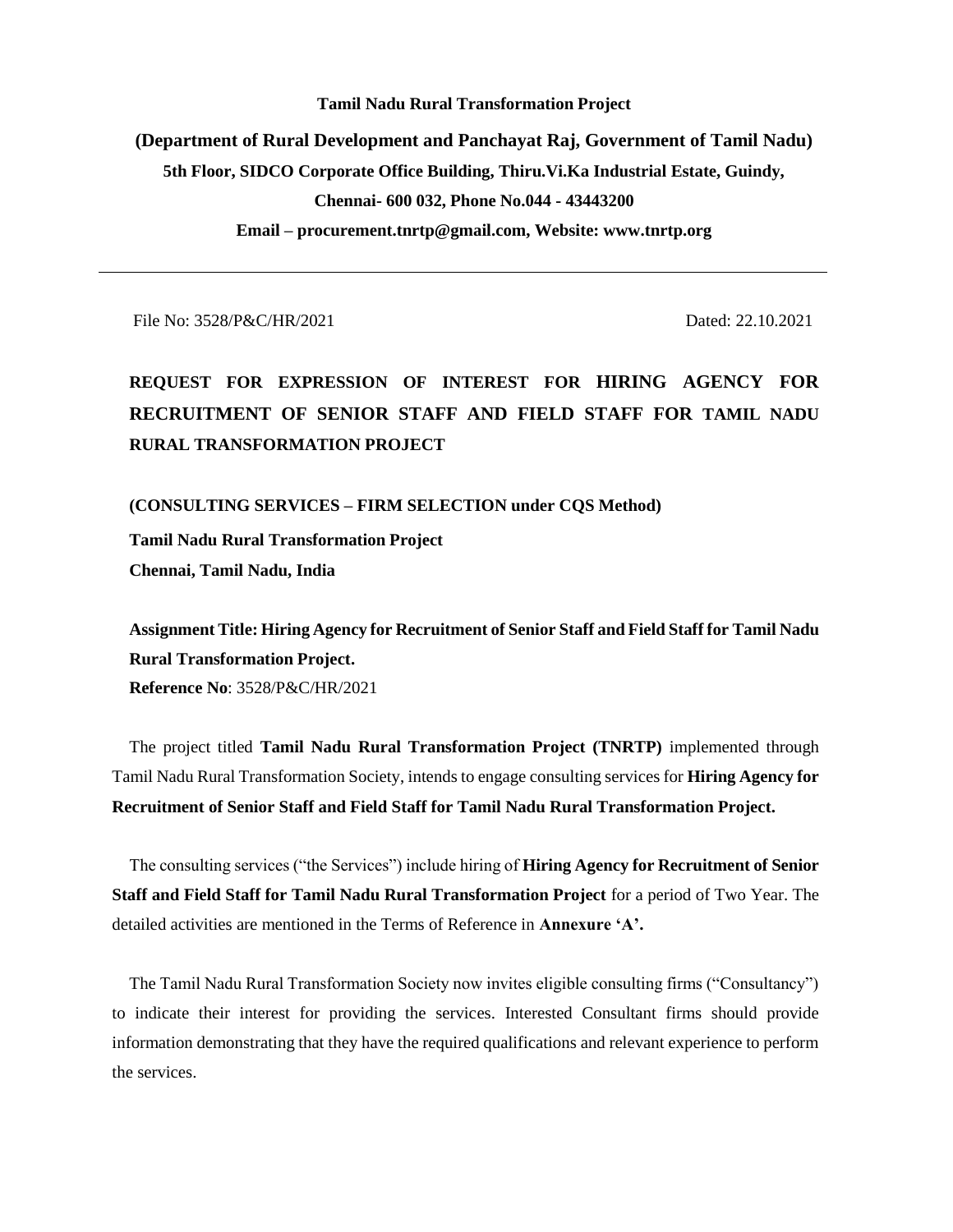The short-listing will be based on eligibility and evaluation criteria.

The **shortlisting criteria** are as follows:-

- The agency should have at least **- eight years** of experience of providing services to organizations in strategic engagement of professionals at leadership and operational levels, at National, State, and district level.
- The agency should have conducted at least **3 similar assignments** for organizations implementing development projects.
- Average annual turnover of at least **Rs. Two Crores** during last three financial years.
- The Agency should have recruited at least 150 mid and high level managerial positions in last three years.
- Agency must not have a track record of unsatisfactory performance with any State / Central Government/ organization.

*The detailed Eligibility & Evaluation criteria is attached as Annexure-B, Format for Submission of EOI to TNRTP is attached as Annexure-C.*

A Consultant firm will be selected in accordance with the – **Consultant's Qualification Based Selection (CQS) method** set out in the World Bank's Consultant's Guidelines 2011. Attention of the interested Consultants is drawn to Section- III of the *"THE WORLD BANK Procurement Regulations for IPF Borrowers PROCUREMENT IN INVESTMENT PROJECT FINANCING Goods, Works, Non-Consulting and Consulting Services- July 2016"* (IPF: Investment Project Financing) relating to World Bank's policy on Conflict of Interest. In addition, please refer to the following specific information on conflict of interest related to this assignment: conflict between consulting activities and procurement of goods, works or non-consulting services; conflict among consulting assignments; and relationship with Borrower's staff.

Consulting firm may associate with other firms in the form of a Joint Venture (JV) (with joint and several liability) to enhance their qualifications, however this shall be stated very clearly in the EOI and subsequent modifications shall not be allowed.

Expression of interest must be delivered in a written form in person or through postal/courier services latest by **16.30 hours on 15.11.2021** at the following address.

#### **Address:**

#### **The Chief Executive officer,**

Tamil Nadu Rural Transformation Project,

Department of Rural Development and Panchayat Raj., (Government of Tamil Nadu)

5th Floor, SIDCO Corporate Office Building, Thiru.Vi.Ka Industrial Estate, Guindy, Chennai- 600 032, Phone No.044 - 43443200

Email: [procurement.tnrtp@gmail.com,](mailto:procurement.tnrtp@gmail.com) Website[: www.tnrtp.org](http://www.tnrtp.org/)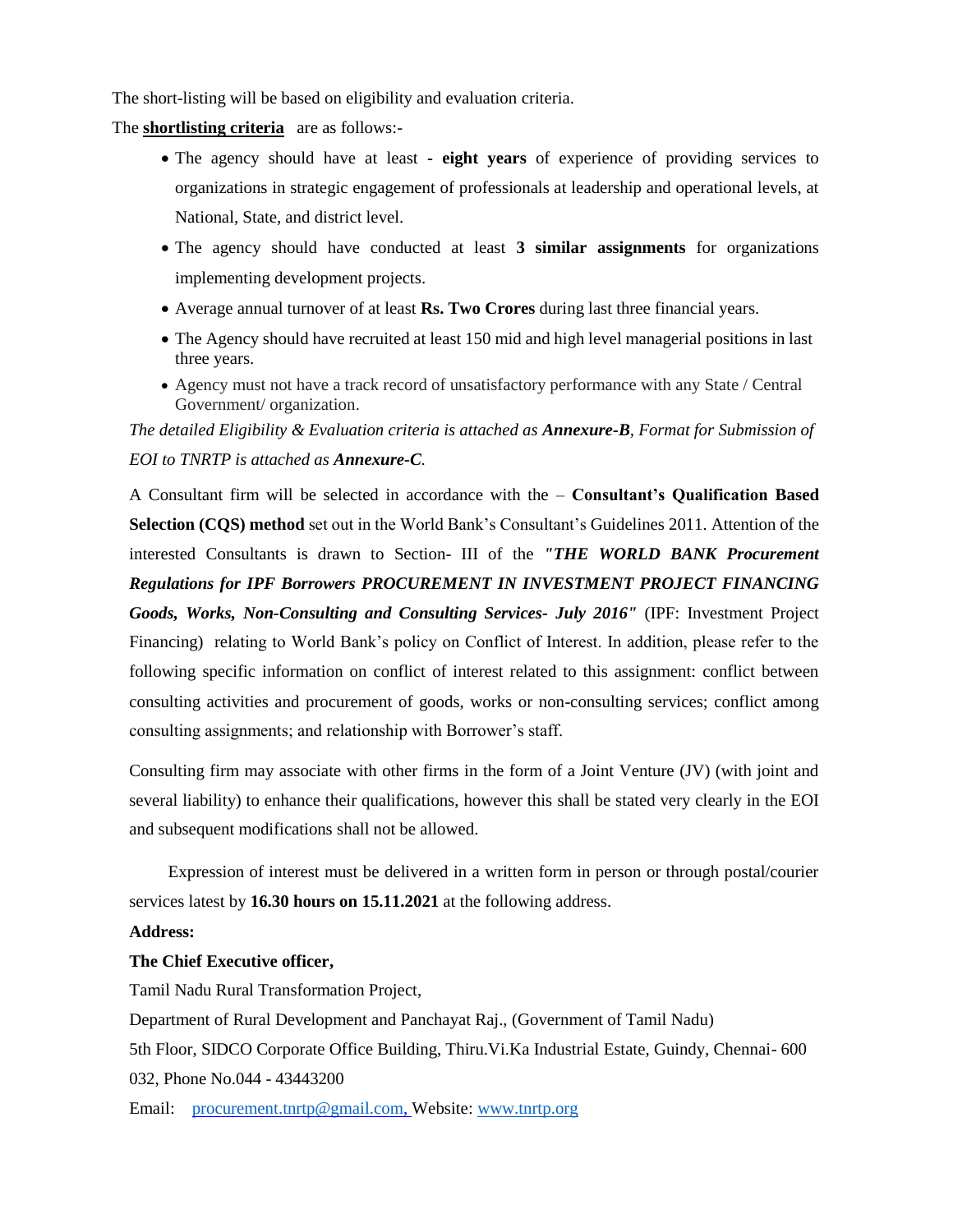# **Annexure-A TERMS OF REFERENCE FOR HIRING AGENCY FOR RECRUITEMENT OF SENIOR STAFF AND FIELF STAFF OF TNRTP**

#### **1. Introduction**

Tamil Nadu Rural Transformation Project (TNRTP) is a Government of Tamil Nadu initiative, supported by World Bank implemented in 120 blocks of 31 districts in Tamil Nadu. The Project is implemented by an independent society – "Tamil Nadu Rural Transformation Society" (TNRTS), under the supervision of Chief Executive Officer (CEO). The TNRTS is governed by a General Body, Executive Committee and the implementation of the Project is supervised by Advisory Committee and Steering Committee.

# The Project Development Objective (PDO) is "*To promote rural enterprises, access to finance and employment opportunities in selected blocks of Tamil Nadu*."

TNRTP aims to promote rural enterprise development - including rural enterprise promotion, enterprise development, facilitating access to the business development services, access to finance and strengthening the value chain development of the identified commodities, thereby promoting market led economic empowerment of the rural communities and women.

**Operational Area:** The project is operational in 120 blocks of 31 districts (*Annexure*) of the State. It will target households that are organized into community institutional platforms by promoting "*Group enterprises*" such as - Producer Groups, Enterprise Groups and Producer Collectives, and "*individual enterprises*" - Nano, Micro & Small Enterprises (NMSE). The project adopts proactive strategies to work specifically with women and youth. TNRTP aims to achieve enterprise promotion by creating a favorable ecosystem, appropriate service delivery resulting in promotion of viable rural enterprises across the value chains. The project also work with various key stakeholders like the line departments, private players, business associations and resource institutions / individuals.

TNRTP initiatives are implemented through four components:

- 1. **Rural Enterprise Ecosystem Development:** The main objective of this component is to create an enabling rural business development ecosystem. It includes undertaking diagnostics (district analysis, value chain analysis, sector/sub-sector identification), promotion of rural enterprises (group and individuals), strengthening of existing rural enterprises, identifying market and value chain development opportunities, provide business development support services, and inform pathways to develop sustainable business. The component will also focus on promoting womenled enterprises and green enterprises.
- 2. **Enterprise Business Plan financing**: The component will ensure access to finance for the enterprises promoted under the project - through project supported financial instruments, convergence with existing financial instruments of other Government departments and partnerships with financial institutions (commercial banks, small banks, value chain financing institutions). The component will also encourage and incubate transformational and innovative ideas through the scoping and piloting of innovations within and outside the Project.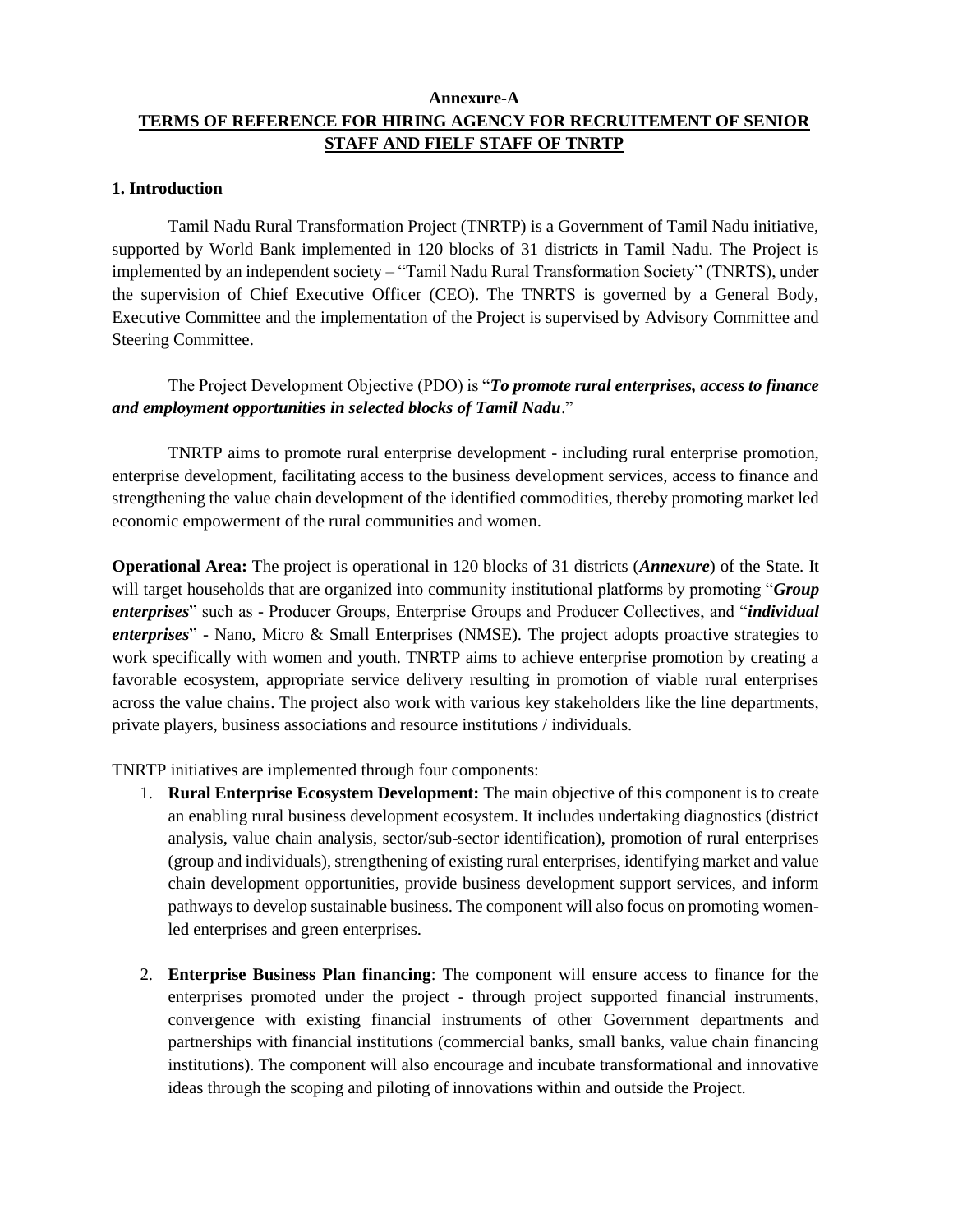- 3. **Skills and Job Opportunities**: The objective of this component is to "create a) sustainable Wage and Self-employment opportunities, b) promote relevant skills for higher value Agriculture and, c) enable entrepreneurship through market responsive skills and entrepreneurship development. It will also supports activities to set up community managed skilling interventions to enhance access of target households to skills training, leverage existing training programs of private players or entrepreneurship development institutes and develop partnerships with relevant players.
- 4. **Project Management, Result Monitoring and Implementation Support**: The objective of this component is to provide support services, Monitoring and Evaluation, Financial management, Procurement Management and Human Resources for successful implementation of the Project and to achieve the objective of the project.

As, the focus is on business in rural ecosystem  $-$  it varies significantly from urban business ecosystem in terms of social collaborations, political involvement and people's preference, the staff selection is critical to the project for this unique reason. The effectiveness of the project will depend on the staff selection – managers, who will implement it on the ground and strategist, who can envision a sustainable collaboration of rural and business. The professionals must understand the basics of development sector, rural economics, and must have a strong grasp on business development. As indicated in the components above, the project requires suitable talent at State level (as leaders, visionary and strategist) and district level (as managers and implementers) - to develop rural ecosystem to adapt to business enterprises and ready to learn and use new technologies/strategies/markets for business development.

# **2. Objective of the assignment**

The objective of this assignment is to select and recruit requisite talent at the State and district level positions from open market and from other similar social and economic empowerment Projects like TNEPRP, TNSRLM, and NRLP etc. Following are the approximate numbers of position to be recruited under this assignment; the number of posts are subject to change and will be intimated at the time of RFP.

| <b>S. No.</b> | <b>Position Name</b>                                                      | <b>Staff (in</b><br>number | <b>Brief Description</b>                                                                                                                                                                                                                                                                                                                                                                                                                                                                                                                                                                                                                                                                |
|---------------|---------------------------------------------------------------------------|----------------------------|-----------------------------------------------------------------------------------------------------------------------------------------------------------------------------------------------------------------------------------------------------------------------------------------------------------------------------------------------------------------------------------------------------------------------------------------------------------------------------------------------------------------------------------------------------------------------------------------------------------------------------------------------------------------------------------------|
|               | Associate Chief<br>Operating officer-<br>Enterprise business<br>financing |                            | • 12+ years' experience • Master in Business<br>Management/ Agribusiness Management /Business<br>Administration (Finance) from a reputed institute (Tier 1)<br>• Implementation, Coordination and Monitoring<br>Experience of a Project that has implementation scope<br>beyond 10 districts; • Experience in financing instruments<br>(like matching grants/credit guarantee/capital)<br>grants/venture) • Knowledge of institutions financing<br>enterprises like producer collectives, micro-small<br>enterprises, social/green enterprise and start-ups;<br>• Understanding of the incubation and innovation<br>ecosystem like Sankalp, Villgro, Development Market<br>Place, etc., |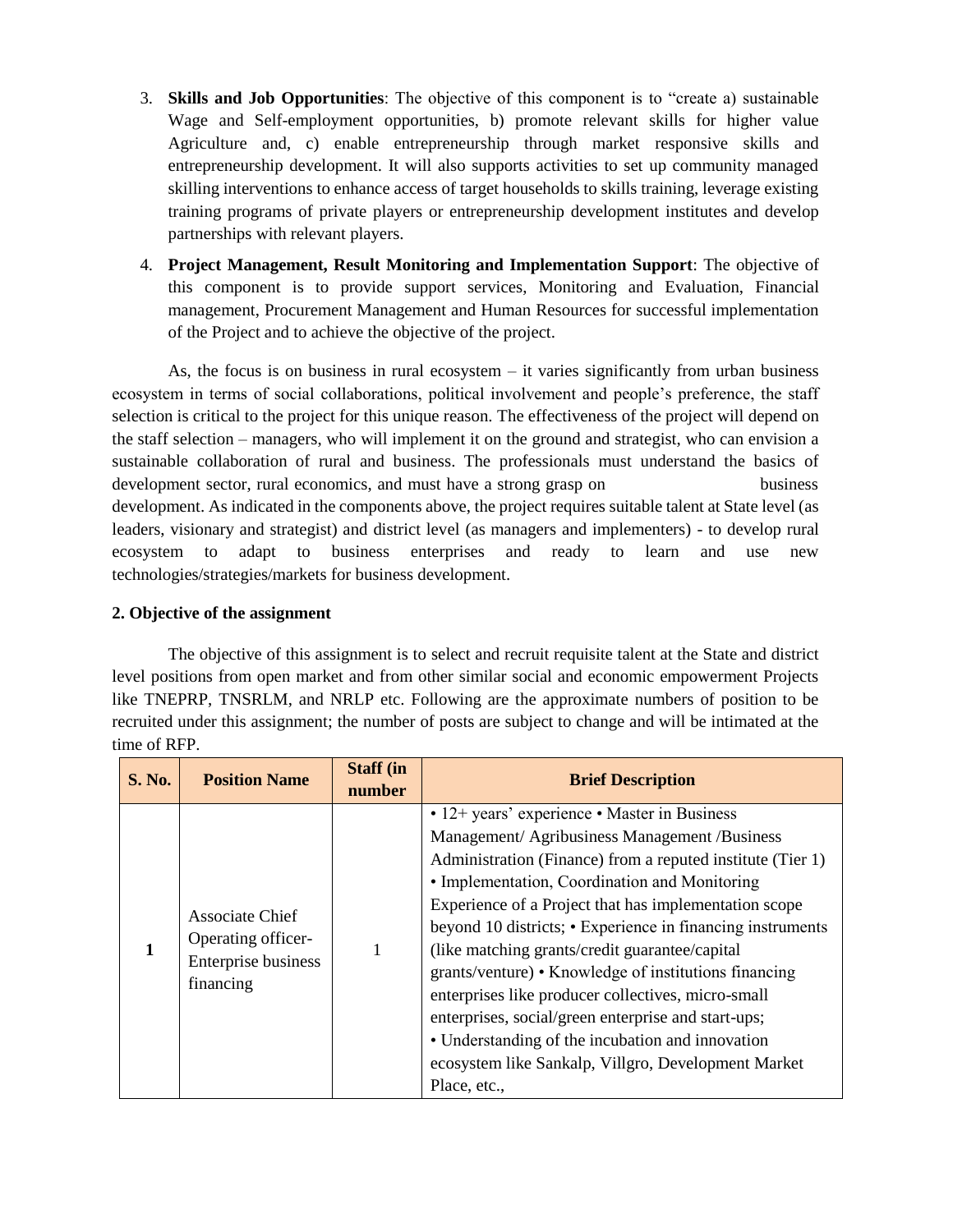| $\overline{2}$ | Deputy Chief<br>Operating officer | $\tau$         | Master's in Business Administration/ Agribusiness<br>Management/ Economics/ Rural Management/ Computer<br>Application/ HR/ Industrial Psychology/ Development<br>Studies/Sociology/Entrepreneurship from a reputed<br>institute (Preferably Tier 1 institute*) depending upon the<br>relevant fields of expertise. 8 years of experience in<br>Implementation, Co-ordination and Monitoring of a<br>project that has implementation scope beyond 3 districts.<br>The theme of focus will be developing a) rural enterprise<br>ecosystem, b) promotion of rural enterprises, c) helping<br>the enterprises to have access to finance, d) facilitating<br>innovations, e) Promoting community based skills<br>programme & jobs, f) entrepreneurship development<br>programme and associated partnership g) managing<br>accounts h) human resource management i) Procurement<br>management j) monitoring & evaluation and MIS k)<br>Environment and Social Safeguards. |
|----------------|-----------------------------------|----------------|---------------------------------------------------------------------------------------------------------------------------------------------------------------------------------------------------------------------------------------------------------------------------------------------------------------------------------------------------------------------------------------------------------------------------------------------------------------------------------------------------------------------------------------------------------------------------------------------------------------------------------------------------------------------------------------------------------------------------------------------------------------------------------------------------------------------------------------------------------------------------------------------------------------------------------------------------------------------|
| $\overline{2}$ | Young<br>professionals            | 54             | Fresher's from premiere academic institutions or<br>experienced young professionals (below 28 years of age)<br>from disciplines like rural management, business<br>management, entrepreneurship development, agriculture,<br>agriculture engineering, marketing, etc. to be recruited<br>through campus placement or open market. The YPs will<br>operate at State, district and block level to take up<br>assignments on thematic areas - Rural Enterprise<br>Ecosystem development, Business Plan financing and<br>Skills and Job opportunities.                                                                                                                                                                                                                                                                                                                                                                                                                  |
| 3              | Executive officer<br>(ED)         | $\overline{4}$ | 6+ years of experience , Masters in Business<br>Management/ Agribusiness Management/ Rural<br>Management,<br>Experience of managing a district level Project<br>Knowledge and experience in developing<br>agribusinesses; value-chain linked business;<br>business development; enterprise development;<br>start-ups<br>Experience in promoting producer collectives,<br>producer groups and in business service delivery<br>and marketing support to such collectives<br>Experience of participatory planning                                                                                                                                                                                                                                                                                                                                                                                                                                                      |
| 4              | Executive officer<br>(BPF)        | 4              | 8+ years of experience with Master's degree<br>Experience of managing a district level Project<br>Experience of providing institutional finance to<br>the enterprises like producer collectives, micro-<br>small enterprises, and start-ups;                                                                                                                                                                                                                                                                                                                                                                                                                                                                                                                                                                                                                                                                                                                        |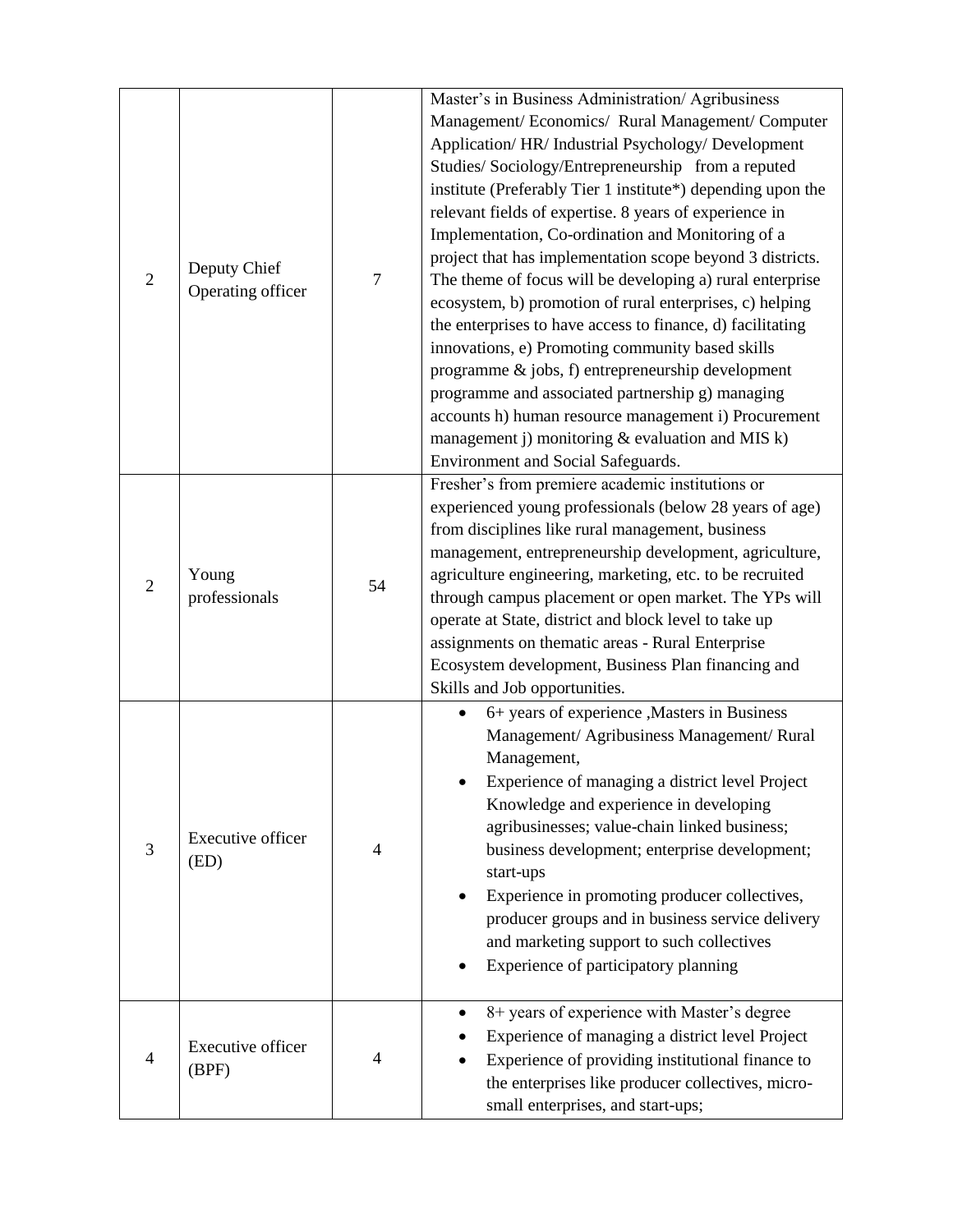|   |                            |     | Experience in Liasoning with financial institutions<br>Experience in digital-finance, ICT in financial<br>institutions<br>Preference will be given to erstwhile staff of<br>TNPVP with good track record                                                                                                                                                                                                                                                                                                                                              |
|---|----------------------------|-----|-------------------------------------------------------------------------------------------------------------------------------------------------------------------------------------------------------------------------------------------------------------------------------------------------------------------------------------------------------------------------------------------------------------------------------------------------------------------------------------------------------------------------------------------------------|
| 5 | Executive officer<br>(S&J) | 8   | 8+ years of experience with Master's degree<br>Experience of managing a district level Project<br>Experience in handling the skill development<br>initiatives of NSDC, ILFS, L&T, or CSR skilling<br>initiative.<br>Experience in community based skill development<br>programs - community skill schools, farmers field<br>schools, and other such similar initiatives<br>Aware of various skill development programs of<br>the Government and other stakeholders.<br>Preference will be given to erstwhile staff of<br>TNPVP with good track record |
| 6 | <b>Block Team Leader</b>   | 25  | 6+ years of experience (preferably in rural<br>$\bullet$<br>enterprise promotion) with Master's degree<br>Implementation and Monitoring Experience of<br>block level Projects;<br>Experience in promoting enterprises and producer<br>collectives in farm/non-farm sector.<br>Proficiency in ensuring productive relationship<br>with the local authorities, Government<br>departments, private sector players, financial<br>institutions, and other such stakeholders<br>Experience in community based programs and<br>participatory planning.       |
| 7 | Project Executive<br>(ED)  | 109 | 2+ years of experience with Master's Degree in<br>Business Management/ Agribusiness Management<br>/ Rural Management<br>Experience in block level Project<br>Experience in beneficiary Identification and<br>participatory planning of the community<br>Experience in promoting producer collectives,<br>producer groups and in business service delivery<br>and marketing support to such collectives                                                                                                                                                |
| 8 | Project Executive<br>(S&J) | 45  | 4+ years of experience with Minimum Bachelor's<br>in any discipline, preferably in Business<br>Management/ Agribusiness Management / Rural<br>Management<br>Experience in block level Projects                                                                                                                                                                                                                                                                                                                                                        |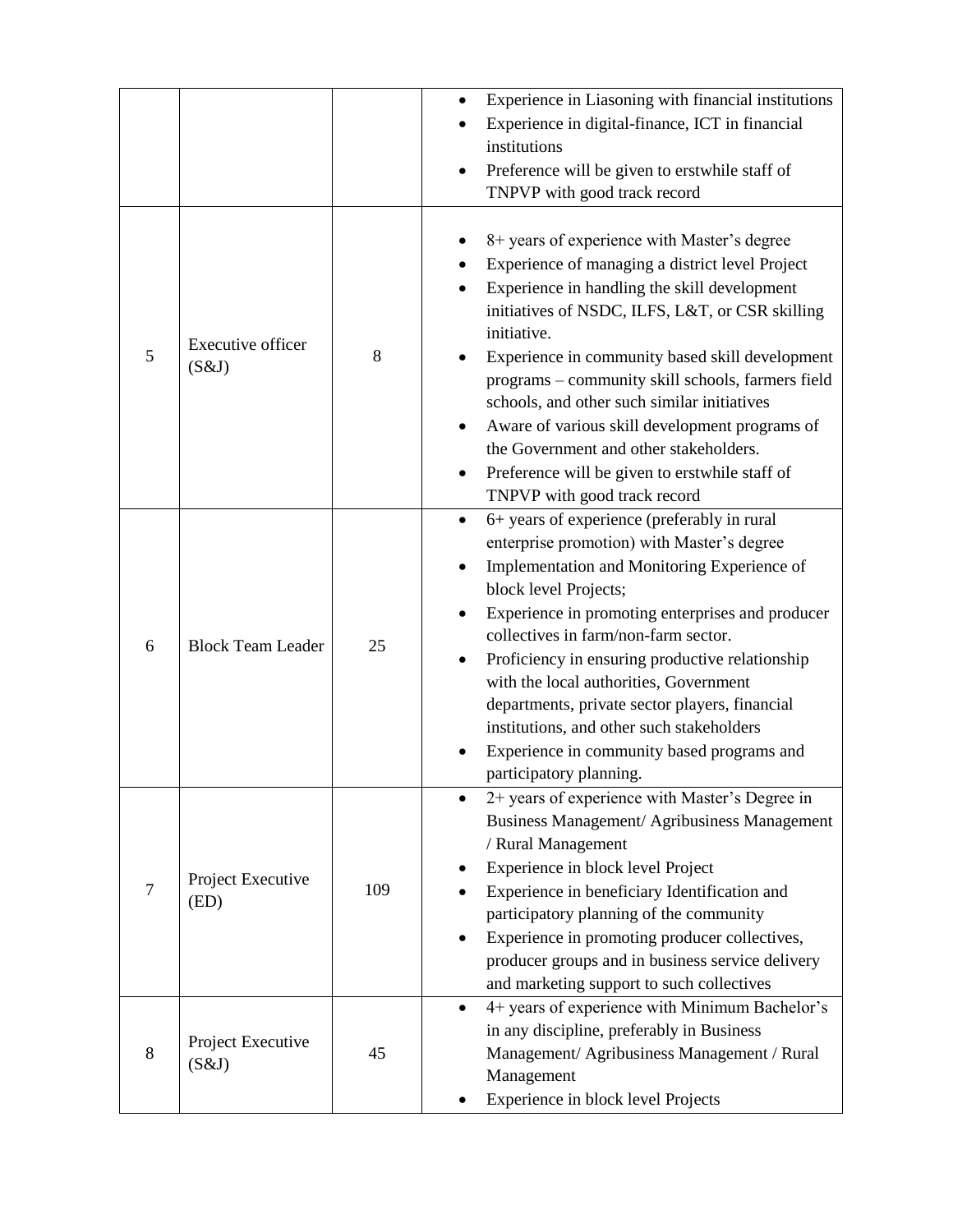|              |                                  |     |           | Experience in youth identification for skilling<br>initiatives                                                                                                                                          |
|--------------|----------------------------------|-----|-----------|---------------------------------------------------------------------------------------------------------------------------------------------------------------------------------------------------------|
|              |                                  |     | $\bullet$ | Experience in community based skill development<br>programs – community skill schools, farmers field<br>schools, and other such similar initiatives<br>• Aware of various skill development programs of |
|              |                                  |     |           | the Government and other stakeholders.                                                                                                                                                                  |
|              |                                  |     | $\bullet$ | 4+ years of experience with Minimum Bachelors'                                                                                                                                                          |
|              | Project Executive (<br>Accounts) | 41  |           | degree Finance/ICWA or relevant discipline                                                                                                                                                              |
| $\mathbf{Q}$ |                                  |     | $\bullet$ | Experience in block level Project                                                                                                                                                                       |
|              |                                  |     | ٠         | Experience in financial management systems and                                                                                                                                                          |
|              |                                  |     |           | fiduciary aspects;                                                                                                                                                                                      |
|              |                                  |     | ٠         | Understanding of public finance and auditing;                                                                                                                                                           |
|              | <b>Total</b>                     | 298 |           |                                                                                                                                                                                                         |

*\* List of Tier 1 institutes is the approved list provided under the HR manual and will be communicated at the time of RFP.*

*\*\*This Vacancy position is indicative and it will be finalized at the time of RFP/contract negotiation*

*\*\*Three thematic areas will be specified at the time of RFP.*

# **3. Tasks**

The shortlisted agency will perform the following functions:-

- Prepare detailed job descriptions, elaborating on the qualifications set out in the project, in consultation with the CEO, TNRTP.
- Prepare a detailed recruitment plan, including the process of sourcing, selection methods and timelines, competency/skill mapping tools for assessing technical expertise, etc. for the positions at the State and the district level.
- Appropriate advertisement to be designed for the recruitment and to be published in newspapers as per the existing norms of State Government, web portals and shared amongst relevant alumni networks/Social Networking platforms.
- Expected to follow systematic process of receiving applications, scrutinizing them on set criteria and recording reasons for their rejection.
- Attract best talent from the market (may elaborate on strategies that will be used by the agency) and recruit the best talent with unquestionable integrity from the market.
- Perform rigorous formal & informal reference checks for the required competencies including integrity, transparency and team work apart from technical expertise.
- Propose profiles in line with project requirement by getting in touch with best people working on the said profiles. The agency must use its professional work experience and network to the optimum in the areas of head hunting focusing on rural transformation.
- Expected to maintain highest degree of transparency and integrity while accomplishing the tasks during entire selection processes and the process MUST NOT lead to any unethical practice.
- Manage the communication with the staff during the selection process till the staff is on-board.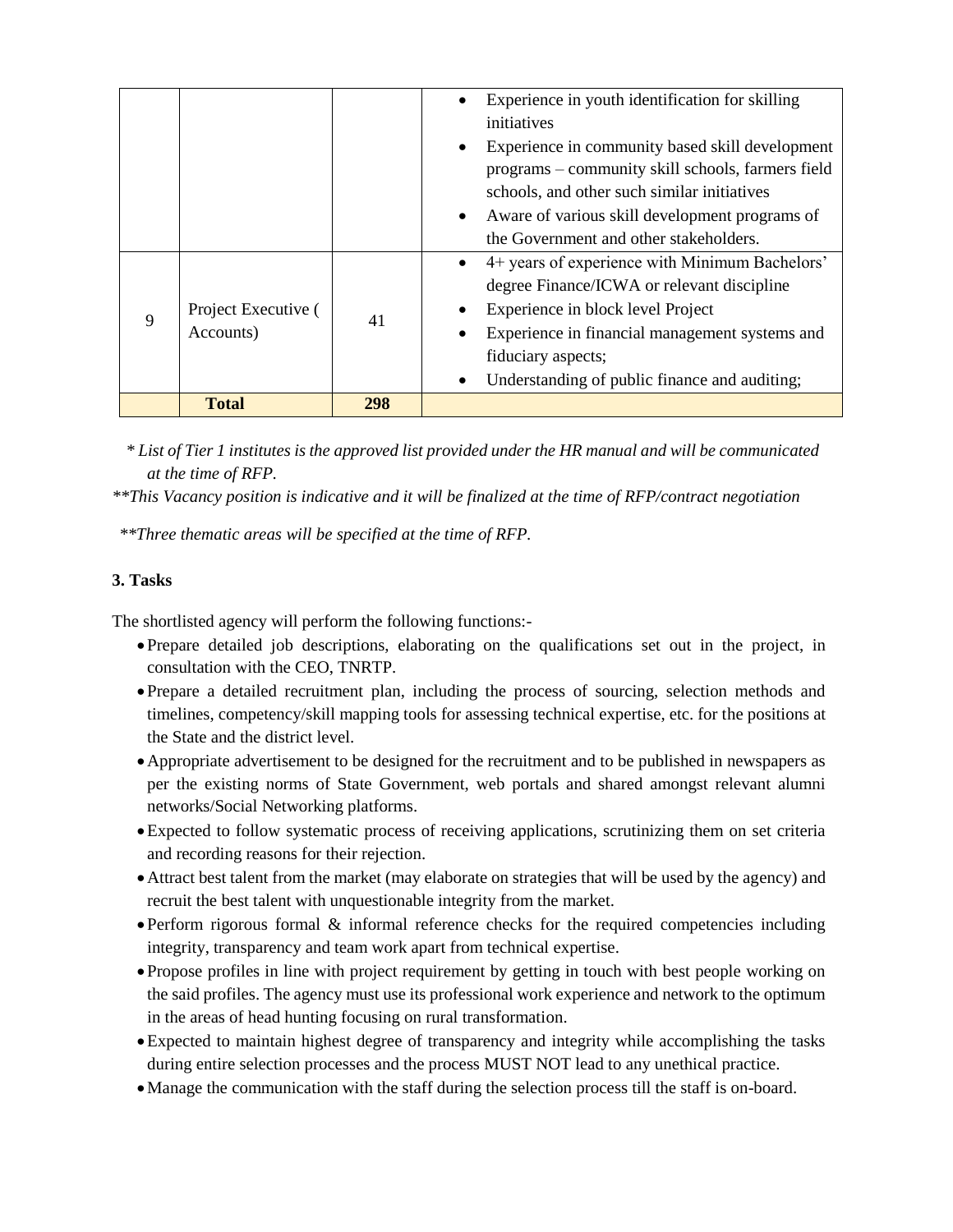- Agency should assess to ensure that the Staff on boarded continue to work with the project in order to keep the attrition rate low.
- The agency is expected to help in delivery on development effectiveness inter alia by recruiting the best possible expertise who have commendable experience of working with rural masses, on enterprise/entrepreneurship promotion in rural/peri-urban areas, working in with the Public/ Private set-up at the district and the State level and facilitating convergence with relevant Government departments and financial institutions.
- The recruitment will be done largely from open market.

# **4. Deliverables**

The agency is expected to deliver the following:

- **Inception Report** elaborating on recruitment methodology with detailed work plan, approach to the assignment and selection methodology for the given positions. The proposed 'job description' for each of the positions and the selection methodology should be as per the specifications given by TNRTP.
- **Applications Management** Digital Database should be maintained of all the applications received in response to advertisements, applications scrutinized for the eligibility criteria and shortlisted candidates for the selection process. The database should also provide information on all the applications not shortlisted along with reasons for rejection. Publication of this database will be taken up with prior consultation from CEO, TNRTP.
- **Submitting Merit List of recommended candidates** Detailed grades/scores and merit list of the candidates, who participated in the final selection process should be submitted. Final recommended list for each position should be submitted along with minimum 5 CVs for Deputy COO, waitlisted for each category. CVs of all recommended and waitlisted candidates should be submitted in both electronic form and hard copy. The complete recruitment process till placement of all agreed staff will be done by HR agency under the monitoring of TNRTP. The complete report of credential verifications, of the recommended and waitlisted candidates, shall be submitted.
- **Recruitment successfully completed for all agreed number of positions.**
- **Maintenance of Recruitment Records**: All records related to recruitment and selection under this assignment is maintained for the use of TNRTP and should be made accessible to TNRTP for disclosure under RTI and any other statutory requirement, if and when required.
- **Vacancies arising during contractual period:** In case of vacancies, arising during the contractual period, due to staff attrition/termination/any other reasons including disciplinary issues, the same shall be filled up by the agency as per terms and conditions of the final contract. **In case of vacancy within 3 months of on-boarding of staff, the agency should provide a replacement free of cost.**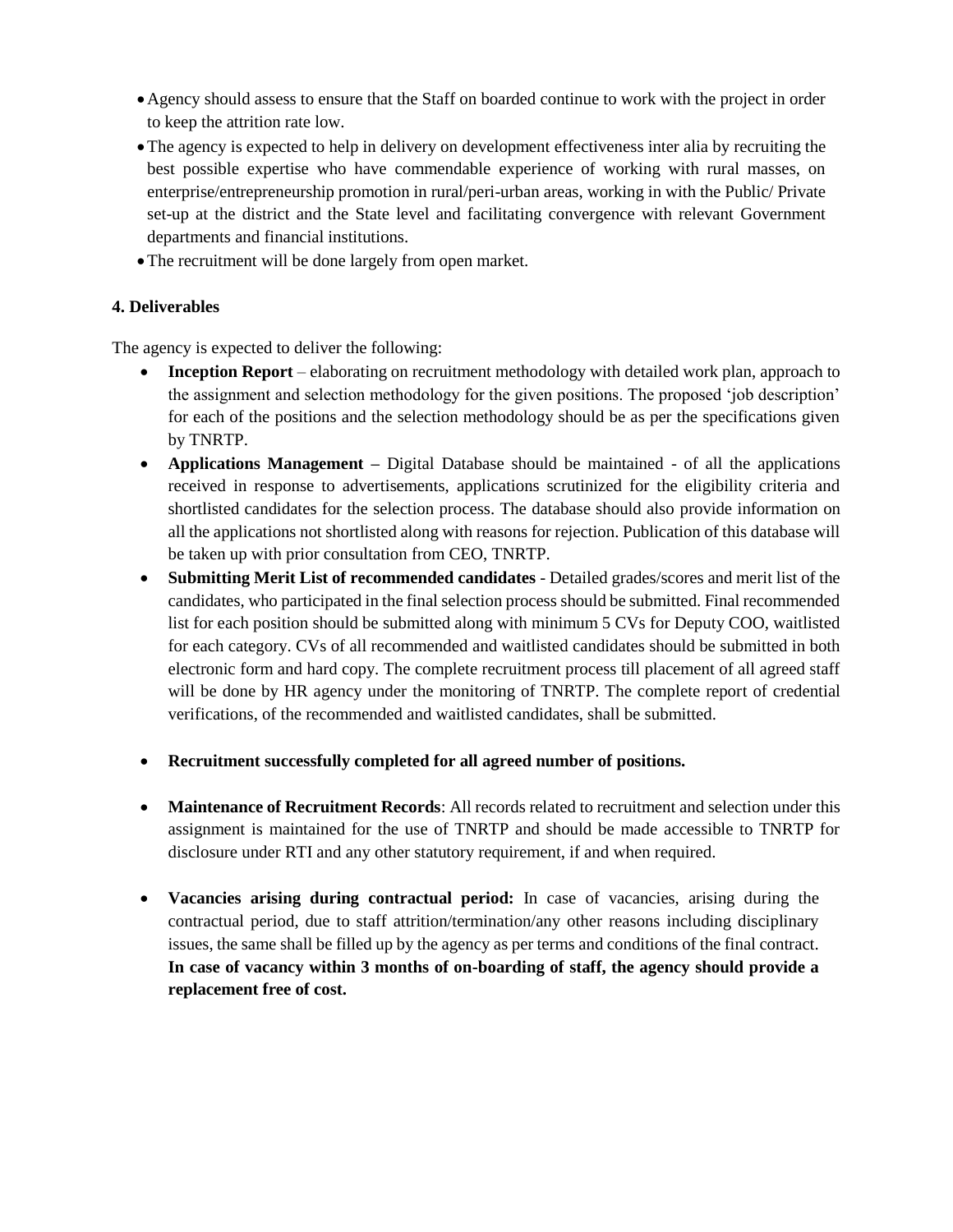#### **Timeline for Deliverables**

| S. No | <b>Deliverables</b>                                                      | <b>Tentative timeline</b> |
|-------|--------------------------------------------------------------------------|---------------------------|
|       | Inception Report                                                         | $EDC + 1$ month           |
| 2     | <b>Applications Management</b>                                           | $EDC + 3$ months          |
|       | Submitting merit list of recommended candidates                          | $EDC + 4 months$          |
| 4     | Recruitment successfully completed for all agreed<br>number of positions | $EDC + 6$ months          |

\*EDC- Effective Date of Contract

# **5. Required Key Experts**

It is expected that the selected agency will put in place a high caliber team consisting of a dedicated Team Manager, Recruitment Coordinator and sufficient number of administrative assistants. It is desirable that all these members proposed for the assignment are full time staff of the Agency. This team is expected to carry out the assignment with high degree of accountability and manage all necessary documentation for any obligations arising in future.

| <b>S. N.O</b> | <b>Key Experts</b> | <b>Profile Required</b>                                        | <b>Expected</b> |
|---------------|--------------------|----------------------------------------------------------------|-----------------|
|               |                    |                                                                | person days     |
| 1             | Team               | A person with at-least 15 years of experience in developing    | 70              |
|               | Manager            | systems related to human resource management with              |                 |
|               |                    | demonstrable experience in writing HR policy for               |                 |
|               |                    | organizations, operational manual preparation, training and    |                 |
|               |                    | knowledge transfer skill. Experience of handling recruitment   |                 |
|               |                    | at scale and working with government settings will be          |                 |
|               |                    | preferred. S/he should have a PG-HR, MBA or equivalent         |                 |
|               |                    | from an institute of repute in India or abroad.                |                 |
| 2             | Recruitment        | S/he should be $PG - HR$ or a related discipline with at-least | 100             |
|               | Co-ordinator       | 5-7 years' experience in HR selection, payrolls                |                 |
|               |                    | management, managing legal compliances related to HR           |                 |
|               |                    | administration, grievance redressal, office management and     |                 |
|               |                    | logistic co-ordination, hands on experience in hiring          |                 |
|               |                    | through various channels (portals, referrals, social media,    |                 |
|               |                    | headhunting etc. should have experience in end to end          |                 |
|               |                    | Engagement <i>i.e.</i> from sourcing to on boarding.           |                 |

# **The agency will directly report to the CEO, TNRTP, GoTN.**

*Note: In addition to the above, the agency will make a pool of around 2-3 staff for office support in the areas of IT, Secretarial services, Reception and messenger services, etc. The agency can propose more key experts in comments (in Annexure-C) on ToR portion, but the evaluation will only be done for the two key experts mentioned above.*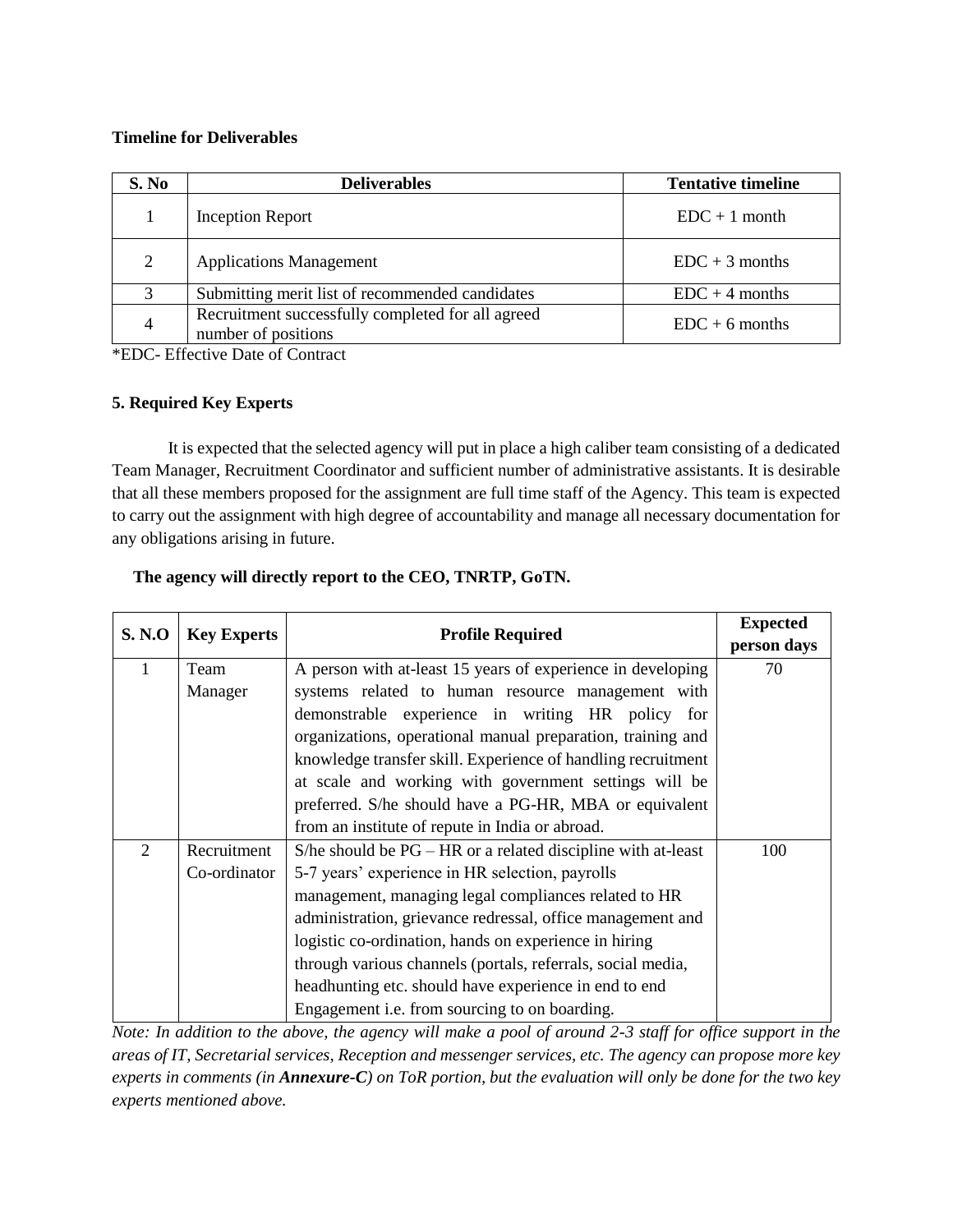#### **6. Support to be provided by TNRTP**

- 1) The CEO, TNRTP will designate a nodal officer for the management of this contract to ensure that the terms of the contract are implemented as per agreement.
- 2) Make available the project documents relevant for performance of the services.
- 3) Constitute a Review Committee to monitor assignment progress on a periodic basis.
- 4) Facilitate the participation of key staff/project team for discussions, programs, whenever needed.
- 5) The CEO, TNRTP will advise on the various activities to be performed by the Consultant.
- 6) The CEO, TNRTP will provide timely feedback and comments on all reports submitted by the Consultant for undertaking necessary revisions or corrective actions as necessary.

#### **7. Duration of assignment**

The duration of the contract will be for **Two year**. The agency will complete the on-boarding of the staff in 3 Months. Thereafter, the agency will manage the recruitment of vacancy arising out of attrition/termination/other reasons till the end of the contract period.

The Project's needs, available budget and performance of the consultant will further determine the continuation of the contract.

#### **8. Method of Selection:**

A Consultant firm will be selected in accordance with the – **Consultant's Qualification Based Selection (CQS) method** set out in the World Bank's Consultant's Guidelines 2011. Attention of the interested Consultants is drawn to Section- III of the "THE WORLD BANK Procurement Regulations for IPF Borrowers PROCUREMENT IN INVESTMENT PROJECT FINANCING Goods, Works, Non-Consulting and Consulting Services- July 2016" (IPF: Investment Project Financing) relating to World Bank's policy on Conflict of Interest. In addition, please refer to the following specific information on conflict of interest related to this assignment: conflict between consulting activities and procurement of goods, works or non-consulting services; conflict among consulting assignments; and relationship with Borrower's staff.

#### **9. Indicative Payment Terms**

Payments are proposed to be made according to the following schedule:

- (a) Ten (10) percent of the Contract Price shall be paid against the submission of Inception Report.
- (b) Eighty (80) percent of the lump-sum amount shall be paid upon final recruitment of the provided positions.
- (c) Ten (10) percent of the amount to the successful completion of the Contract..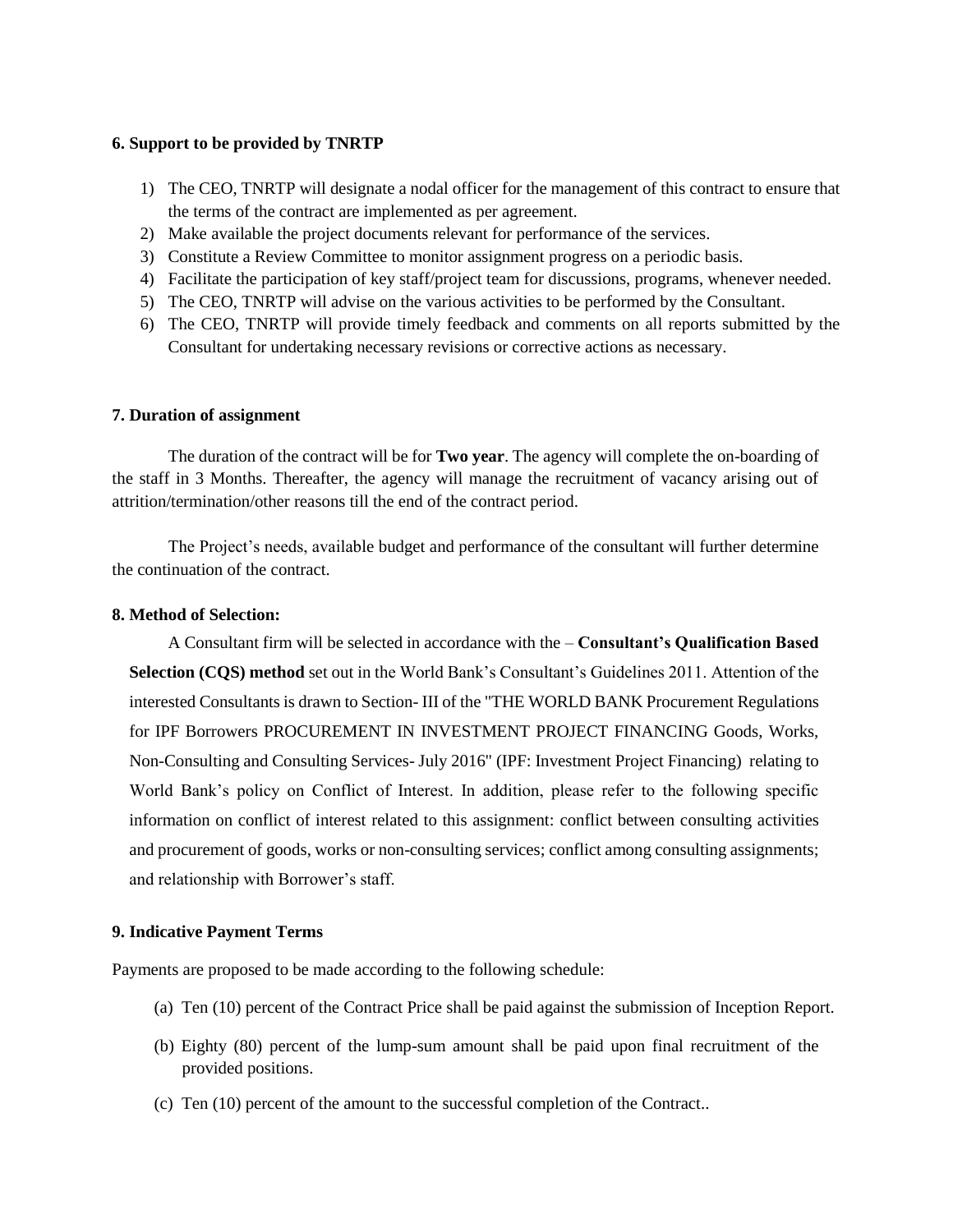# **This term of payment is indicative and it will be finalized at the time of contract negotiation.**

# **10. Reporting**

The agency will directly report to the CEO, TNRTP, Government of Tamil Nadu or his/her designated nodal officer.

#### **10.1 Review and monitoring**

The CEO, TNRTP or his designated nodal officer will monitor the performance of the Consultant based on agreed work plan. The Consultant will prepare weekly activity plans and share it with the client. In case, the CEO, TNRTP has any objections related to assignment deliverables, he/she will inform the Consultant in writing. The Consultant will comply with the recommendations made by the CEO, TNRTP. Should the performance of the Consultant be found unsatisfactory, the CEO, TNRTP shall terminate the contract.

# **10.2 Reporting mechanism**

As per the reporting requirements under the contract, the Consultant will submit the following reports which will be reviewed and approved by the CEO, TNRTP:

- 1) Inception report.
- 2) Monthly Progress Reports against the agreed monthly output.
- 3) Any other reports as agreed upon for certain critical activities during the contract period, in particular, as mentioned in the deliverables.

# 11. **Location of Assignment:**

4) Project areas, Tamil Nadu (Chennai and 31 districts).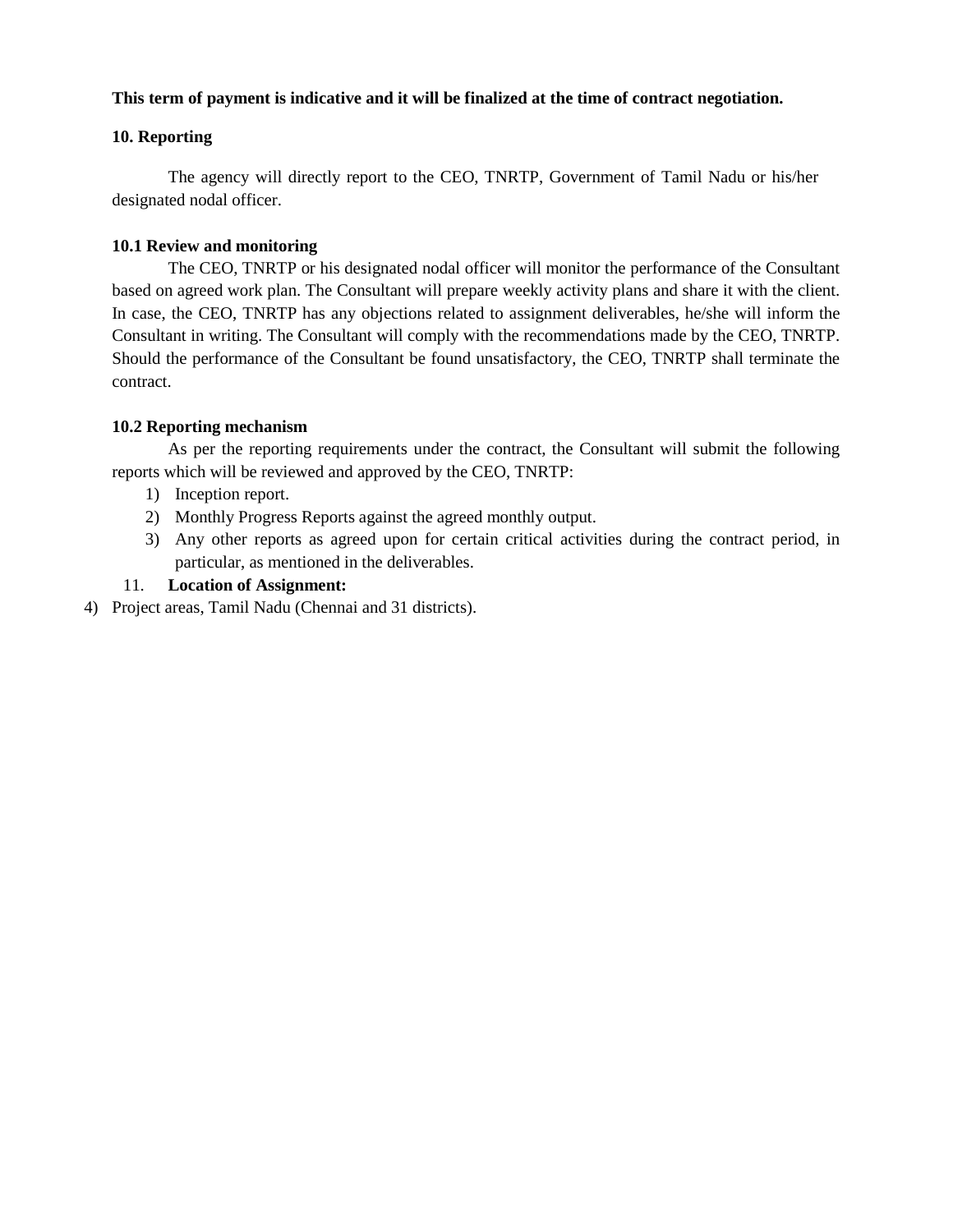#### **Annexure-B**

# **EVALUATION & ELIGIBILITY CRITERIA FOR EXPRESSIONS OF INTEREST FOR HIRING AGENCY FOR RECRUITMENT OF SENIOR STAFF AND FIELD STAFF FOR TAMIL NADU RURAL TRANSFORMATION PROJECT (CQS- Method).**

#### **1) Shortlisting Criteria**

- a. The agency should have at least **- eight years** of experience of providing services to organizations in strategic engagement of professionals at leadership and operational levels, at National, State, and district level.
- b. The agency should have conducted at least **3 similar assignments** for organizations implementing development projects.
- c. Average annual turnover of at least **Rs. Two Crores** during last three financial years.
- d. The Agency should have recruited at least 150 mid and high level managerial positions in last three years
- e. Agency must not have a track record of unsatisfactory performance with any State / Central Government/ organization

# 2) **Evaluation Criteria (Marking base)**

|              | Max.                                                                                                                                            |            |  |  |  |
|--------------|-------------------------------------------------------------------------------------------------------------------------------------------------|------------|--|--|--|
|              | <b>EVALUATION CRITERIA</b>                                                                                                                      |            |  |  |  |
|              | <b>I. Management Competence</b>                                                                                                                 |            |  |  |  |
| a            | Quality Control and Assurance & Project Management Co-ordination                                                                                | 5          |  |  |  |
| $\mathbf b$  | Approach and Methodology                                                                                                                        | 15         |  |  |  |
| $\mathbf C$  | Work Plan & Organisation and staffing Key expert schedule                                                                                       | 20         |  |  |  |
|              | <b>II. Technical Competence</b>                                                                                                                 | 40         |  |  |  |
| a            | Specific experience as to similar project with MDBs (World Bank, ADB, DFID,<br>KfW (German development bank) etc.) & Central & State Government | 10         |  |  |  |
| b            | Specific experience as to similar project with private companies                                                                                | 10         |  |  |  |
| $\mathbf{C}$ | Number of Managerial level recruitment `in MDBs & Central & State<br>Government Project and PSUs                                                | 10         |  |  |  |
| d            | Total number of recruitments done for Mid and Higher level managerial<br>positions till date                                                    | 10         |  |  |  |
|              | <b>III. Geographic Competence</b>                                                                                                               | 20         |  |  |  |
| la           | Firm's State experience                                                                                                                         | 10         |  |  |  |
| lb           | Office in State                                                                                                                                 | 10         |  |  |  |
|              | TOTAL                                                                                                                                           | <b>100</b> |  |  |  |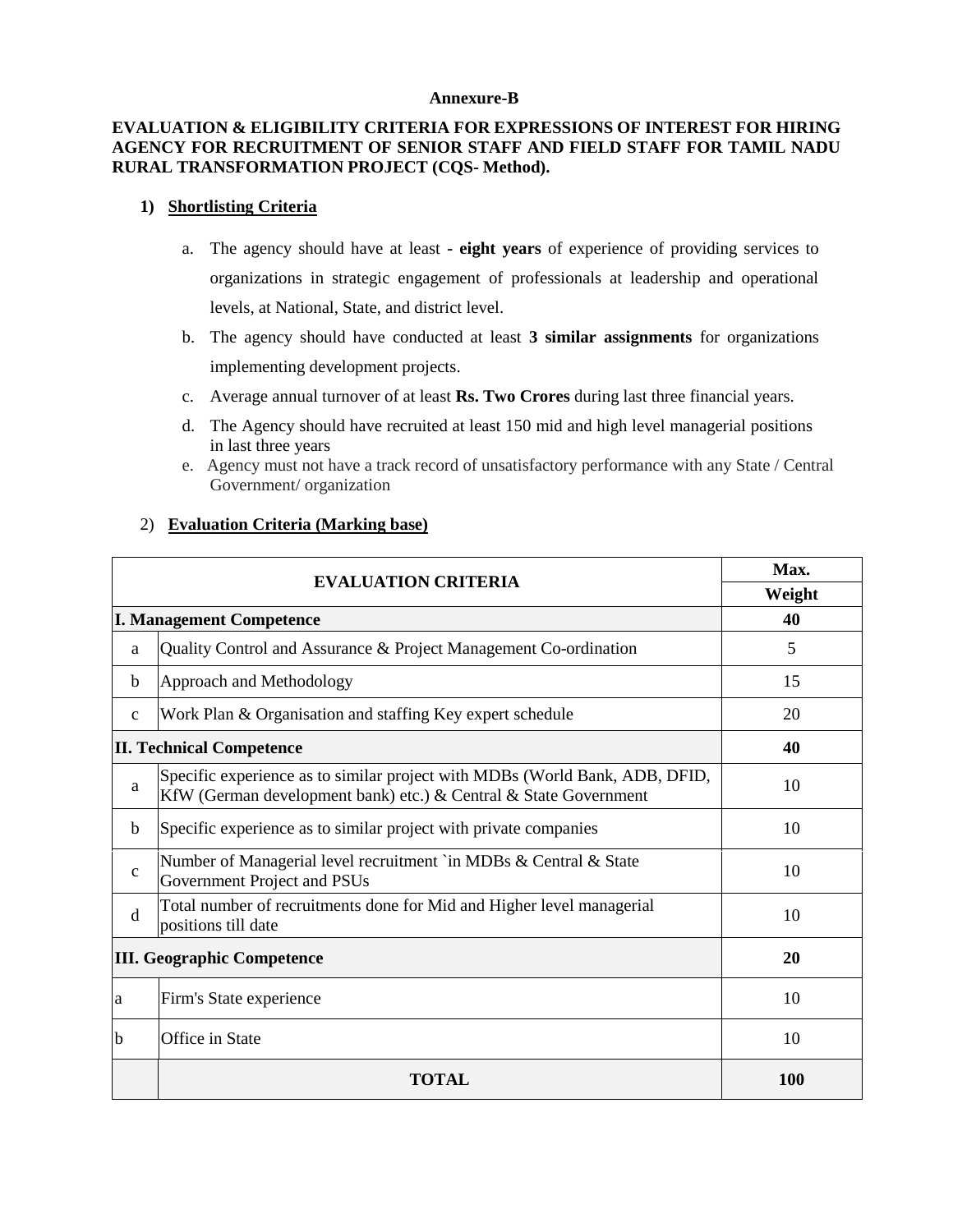In case of JV, Lead partner shall qualify in Eligibility Criteria; and in Evaluation criteria combined capacity of JV will be considered.

If the Consultant intends to form or has formed a Joint Venture (JV), along with all the above details, details of each member of the Joint Venture (JV) and the name of the lead partner, shall be provided.

# Sub criteria

|     | Proposed criteria<br>Proposed sub criteria                                   |                                                                                                                                                                                                                                                  | <b>Proposed</b><br><b>Marks</b> |
|-----|------------------------------------------------------------------------------|--------------------------------------------------------------------------------------------------------------------------------------------------------------------------------------------------------------------------------------------------|---------------------------------|
|     | <b>1.Management Competence</b>                                               |                                                                                                                                                                                                                                                  | 40                              |
| 1.a | <b>Quality Control and</b><br><b>Assurance &amp; project</b><br>management   | - Clearly defined quality management practices $\&$                                                                                                                                                                                              | 5<br>$\mathbf{1}$               |
|     | co-ordination                                                                | processes<br>- Well defined processes/SOP in place                                                                                                                                                                                               | $\overline{2}$                  |
|     |                                                                              | - Complaints redressal policies                                                                                                                                                                                                                  | $\overline{2}$                  |
| 1.b | <b>Approach and</b><br><b>Methodology towards</b><br>handling the assignment | Is aligned to project objectives<br>Provides clarity on how the deliverables will be<br>achieved<br>Addresses all components of Scope of Work                                                                                                    | 15<br>5                         |
|     |                                                                              | Provides satisfactory and feasible solutions on<br>handling constraints<br>Reveals a good understanding of risks and<br>proposes risk mitigation strategies<br>Reflects<br>understanding<br>of<br>the<br>specific<br>requirements of the Project | 5                               |
|     |                                                                              | Methodology outlined is practical and do-able<br>Proposes viable model/s to ensure expected<br>results<br>Is clear & concise                                                                                                                     | 5                               |
| 1.c | Work Plan & Key                                                              |                                                                                                                                                                                                                                                  | 20                              |
|     | expert schedule                                                              | Work Plan - propose the main activities of the<br>assignment, their content and duration, phasing<br>and inter-relations, milestones, delivery dates of<br>the reports                                                                           | 10                              |
|     |                                                                              | Organization & Staffing propose the structure and<br>composition of your team. You should list the main<br>disciplines of the assignment, the key activities<br>matched with key experts.                                                        | 10                              |
|     | 2. Technical Competence                                                      |                                                                                                                                                                                                                                                  | 40                              |
| 2.a | Specific experience as to                                                    |                                                                                                                                                                                                                                                  | <b>10</b>                       |
|     | similar project with MDBs<br>(World Bank, ADB,                               | 3 to 5 Projects                                                                                                                                                                                                                                  | 5                               |
|     | DFID, KfW etc.) &                                                            | 6 to 10 Projects                                                                                                                                                                                                                                 | $8\,$                           |
|     | Central / State<br>Government                                                | Above 10 Projects                                                                                                                                                                                                                                | 10                              |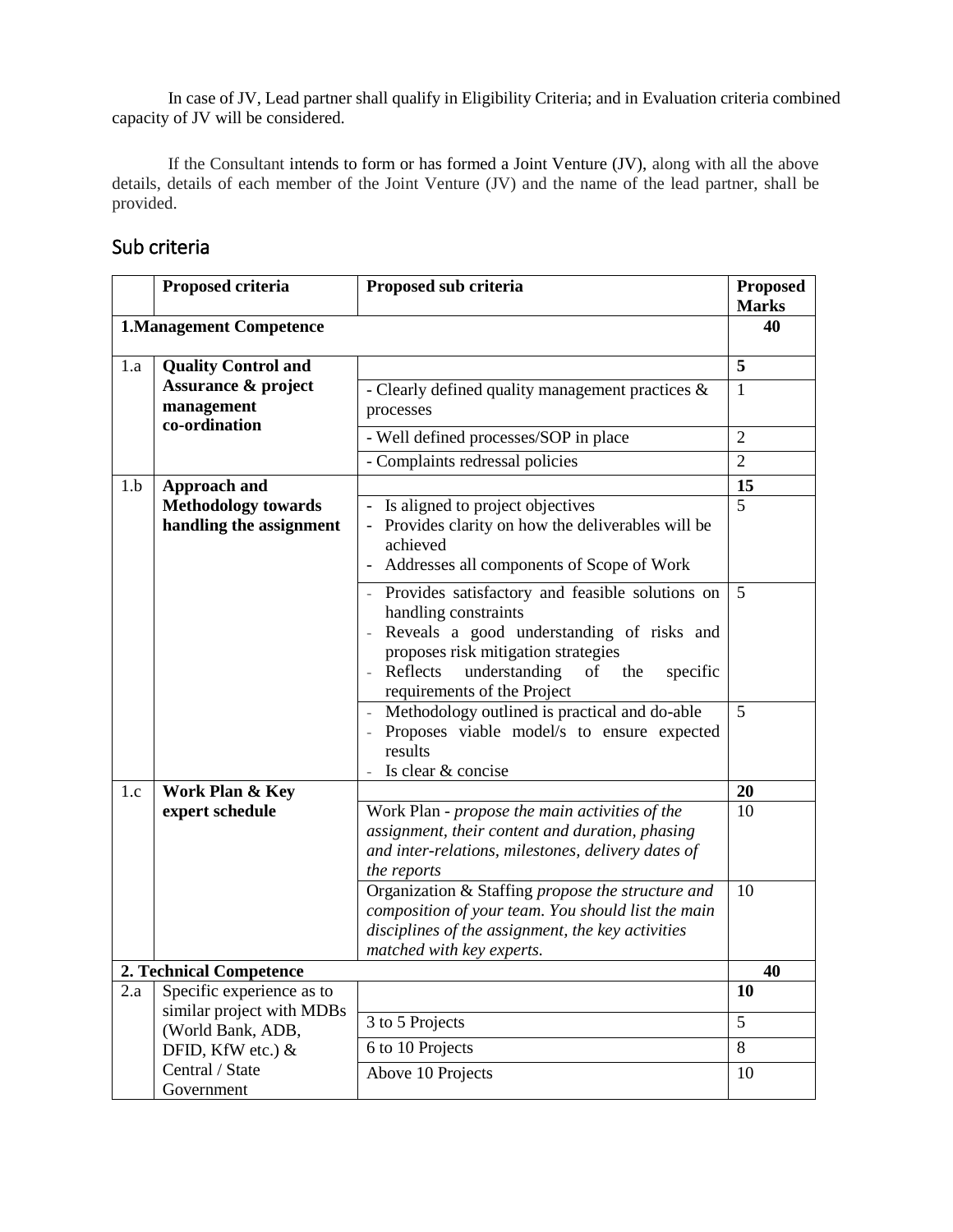| 2.b | Firm's experience Specific                       |                        | 10             |
|-----|--------------------------------------------------|------------------------|----------------|
|     | experience as to similar<br>project with private | Till 3                 | $\overline{7}$ |
|     | companies                                        | Above 3                | 10             |
| 2.c | Number of Managerial                             |                        | 10             |
|     | level recruitment in MDBs                        | $70 - 150$             | 5              |
|     | & State or Central<br>Government Project, PSUs   | $151 - 500$            | 7              |
|     |                                                  | Above 500              | 10             |
| 2.d | Total number of                                  |                        | 10             |
|     | recruitment done at mid                          | $151 - 200$            | 3              |
|     | and high level managerial<br>positions till date | $201 - 400$            | 5              |
|     |                                                  | $401 - 500$            | 7              |
|     |                                                  | Above 500              | 10             |
|     | 3. Geographic Competence                         |                        | 20             |
| 4.a | Firm's regional / State                          |                        | 10             |
|     | experience                                       | Upto 3 similar project | 7              |
|     |                                                  | Above 3                | 10             |
| 4.b | Office in State                                  |                        | 10             |
|     |                                                  | Yes                    | 10             |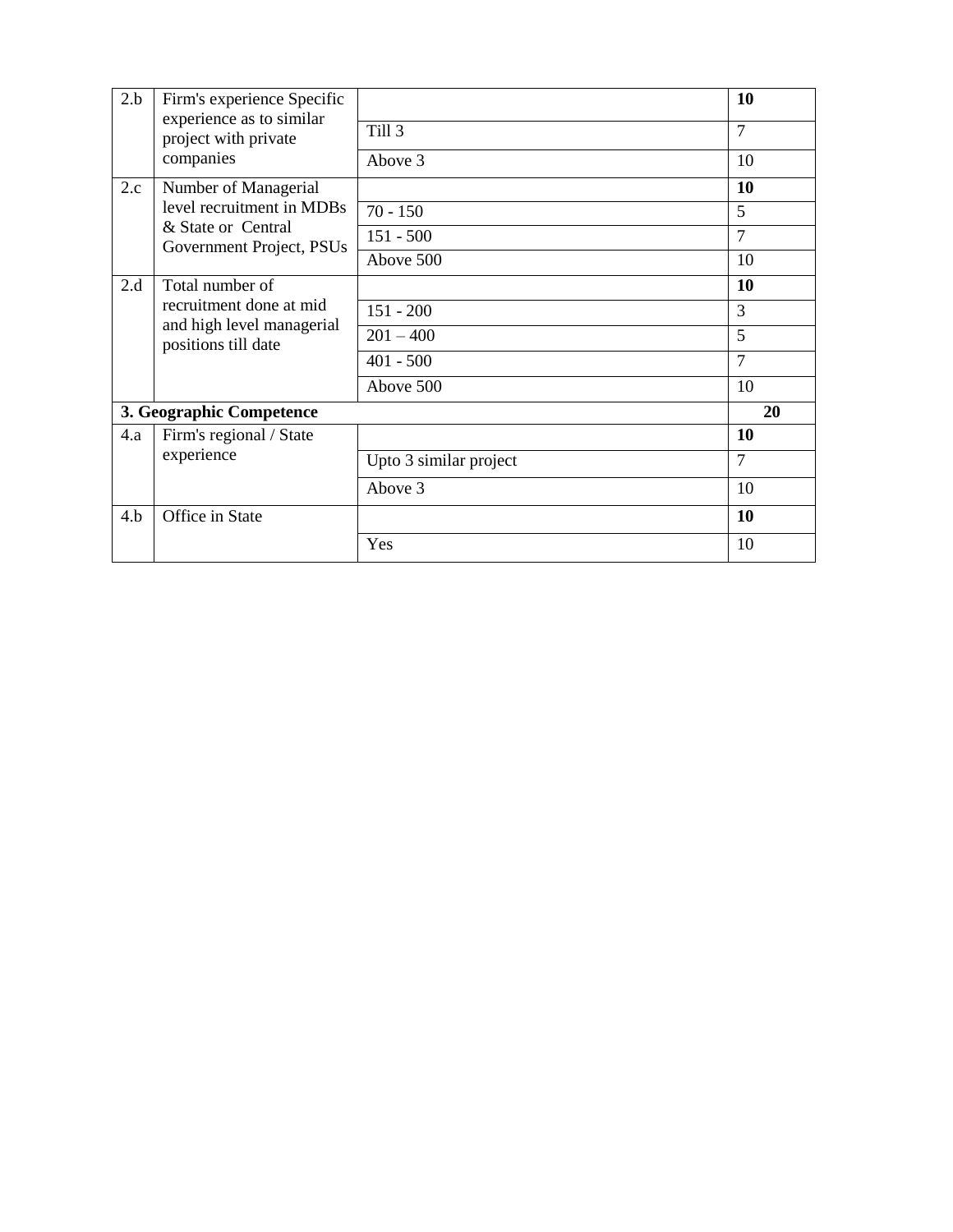# **Annexure-C**

# **Format for Submission of EOI to TNRTP**

# **Submission Requirements**

# **Expression of Interest (EOI) Consulting Firms**

*(Additional Soft copy of this filled format shall be provided in CD/ Pen drive along with this EOI)*

| Project Name                                                                                                               | <b>Tamil Nadu Rural Transformation Project</b>                                                                                                                                                                                                                |                                        |  |  |
|----------------------------------------------------------------------------------------------------------------------------|---------------------------------------------------------------------------------------------------------------------------------------------------------------------------------------------------------------------------------------------------------------|----------------------------------------|--|--|
| Address:                                                                                                                   | Tamil Nadu Rural Transformation Project,<br>(Department of Rural Development and Panchayat Raj, Government of<br>Tamil Nadu), 5th Floor, SIDCO Corporate Office Building, Thiru.Vi.Ka<br>Industrial Estate, Guindy, Chennai- 600 032, Phone No.044 - 43443200 |                                        |  |  |
| <b>Assignment Title</b>                                                                                                    | Hiring agency for recruitment of senior staff and field staff for Tamil Nadu<br><b>Rural Transformation Project</b>                                                                                                                                           |                                        |  |  |
| Reference No.                                                                                                              | 3528/P&C/HR/2021                                                                                                                                                                                                                                              |                                        |  |  |
| Date:                                                                                                                      |                                                                                                                                                                                                                                                               |                                        |  |  |
| <b>Consultant's Firm Profile [Maximum 2 Pages]</b>                                                                         |                                                                                                                                                                                                                                                               |                                        |  |  |
| Organization                                                                                                               | Provide a brief description of the background and organization of                                                                                                                                                                                             |                                        |  |  |
|                                                                                                                            | your firm/entity.                                                                                                                                                                                                                                             |                                        |  |  |
|                                                                                                                            | The brief description should include:                                                                                                                                                                                                                         |                                        |  |  |
|                                                                                                                            | Proprietor details                                                                                                                                                                                                                                            |                                        |  |  |
|                                                                                                                            | Date and place of incorporation of the firm                                                                                                                                                                                                                   |                                        |  |  |
|                                                                                                                            | Objectives of the firm                                                                                                                                                                                                                                        |                                        |  |  |
|                                                                                                                            | Availability of required capacities among staff.                                                                                                                                                                                                              |                                        |  |  |
| <b>Consulting Firm's Information:</b>                                                                                      |                                                                                                                                                                                                                                                               |                                        |  |  |
| <b>Details Required</b>                                                                                                    | <b>Particulars Furnished</b>                                                                                                                                                                                                                                  | <b>Documents</b><br><b>Required</b>    |  |  |
| <b>Consultant Name:</b>                                                                                                    |                                                                                                                                                                                                                                                               | Copy of<br>Registration<br>Certificate |  |  |
| Country of Incorporation:<br>Independent legal existence and<br>should be registered in India<br>under the applicable Act. | Copy of<br>Registration<br>Certificate /<br>Partnership deed                                                                                                                                                                                                  |                                        |  |  |
| Year of Incorporation                                                                                                      | Copy of<br>Constitution<br>Certificate                                                                                                                                                                                                                        |                                        |  |  |
| Pan No.                                                                                                                    |                                                                                                                                                                                                                                                               | Copy of Pan                            |  |  |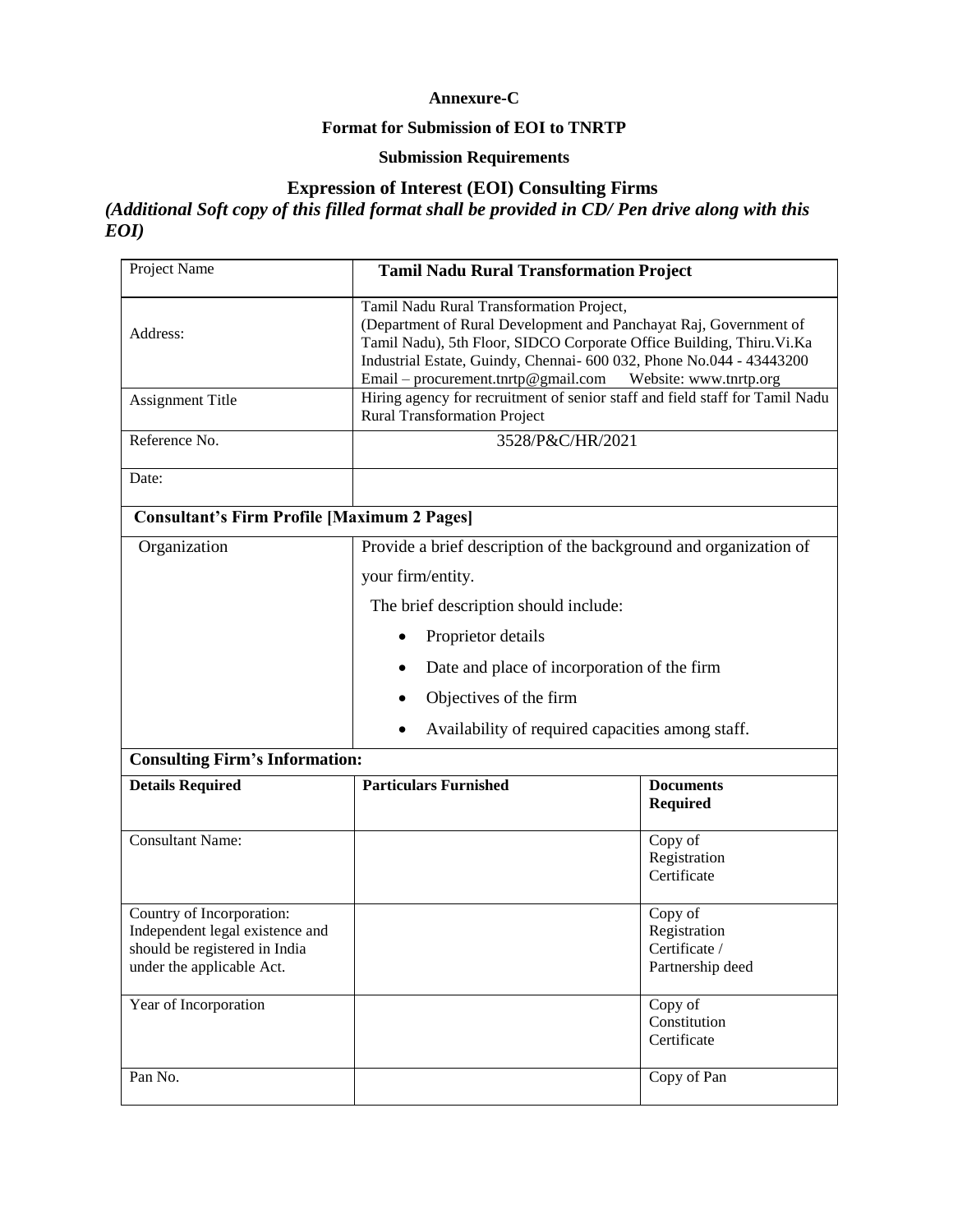|                 |                                                                                                                                                          |                                                                                               |                                   | Card                       |                  |
|-----------------|----------------------------------------------------------------------------------------------------------------------------------------------------------|-----------------------------------------------------------------------------------------------|-----------------------------------|----------------------------|------------------|
| GST No.         |                                                                                                                                                          |                                                                                               |                                   | Copy of GST<br>certificate |                  |
| the similar     | Number of years in                                                                                                                                       |                                                                                               |                                   | Self-certification         |                  |
|                 | consultancy service                                                                                                                                      |                                                                                               |                                   |                            |                  |
|                 |                                                                                                                                                          |                                                                                               |                                   |                            |                  |
| Annual Turnover |                                                                                                                                                          | Year 2020-21: Rs                                                                              |                                   | Audited<br>Financial /Tax  |                  |
|                 |                                                                                                                                                          | Year 2019-20 : Rs                                                                             |                                   | <b>Statements</b>          |                  |
|                 |                                                                                                                                                          | Year 2018-19 : Rs                                                                             |                                   |                            |                  |
|                 |                                                                                                                                                          | <b>Consultant's Experience [Maximum 20 pages]</b>                                             |                                   |                            |                  |
| 1.              |                                                                                                                                                          | <b>Project Reference:</b> Experience of providing services to organizations in strategic      |                                   |                            |                  |
|                 | and sub-district level.                                                                                                                                  | engagement of professionals at leadership and operational levels, both at the State, district |                                   |                            |                  |
|                 |                                                                                                                                                          | Please furnish details of minimum 3 such assignments.                                         |                                   |                            |                  |
|                 | Name of the                                                                                                                                              | Nature of the assignment                                                                      | Location and                      | Duration of                | Value            |
|                 | Client (GoI                                                                                                                                              | (A Recruitment                                                                                | coverage                          | Assignment                 | of               |
|                 | /Externally<br>Aided                                                                                                                                     | <b>Agency for</b><br><b>Engagement of Staff)</b>                                              | (entire State,                    | (In month)                 | Contract<br>(in) |
|                 | Project)                                                                                                                                                 |                                                                                               | country,<br>etc.)                 |                            | INR)             |
|                 |                                                                                                                                                          | (Information provided                                                                         |                                   |                            |                  |
|                 |                                                                                                                                                          | should match with                                                                             |                                   |                            |                  |
|                 |                                                                                                                                                          | evaluation criteria as                                                                        | number of specific                |                            |                  |
|                 |                                                                                                                                                          | Project done,                                                                                 |                                   |                            |                  |
|                 |                                                                                                                                                          | recruitment done etc)                                                                         |                                   |                            |                  |
|                 |                                                                                                                                                          | (Supporting shall be                                                                          |                                   |                            |                  |
|                 |                                                                                                                                                          | attached Experience                                                                           |                                   |                            |                  |
|                 |                                                                                                                                                          | Certificate and                                                                               |                                   |                            |                  |
|                 |                                                                                                                                                          | contract Agreements<br>etc)                                                                   |                                   |                            |                  |
|                 | Key Experts (Max. 3 page for each CV)                                                                                                                    |                                                                                               |                                   |                            |                  |
|                 |                                                                                                                                                          |                                                                                               |                                   |                            |                  |
|                 |                                                                                                                                                          | Two Experts to be proposed with experience in competency and skill mapping, selection         |                                   |                            |                  |
|                 | process and engagement from open market. (please refer to ToR)<br>Among other information, the brief CVs should include the following information in the |                                                                                               |                                   |                            |                  |
|                 | following format:                                                                                                                                        |                                                                                               |                                   |                            |                  |
|                 |                                                                                                                                                          |                                                                                               |                                   |                            |                  |
|                 |                                                                                                                                                          |                                                                                               |                                   |                            |                  |
|                 |                                                                                                                                                          | Name of the Expert proposed for this                                                          |                                   |                            |                  |
|                 | Assignment                                                                                                                                               |                                                                                               |                                   |                            |                  |
|                 | Designation:                                                                                                                                             |                                                                                               | <b>Educational Qualification:</b> |                            |                  |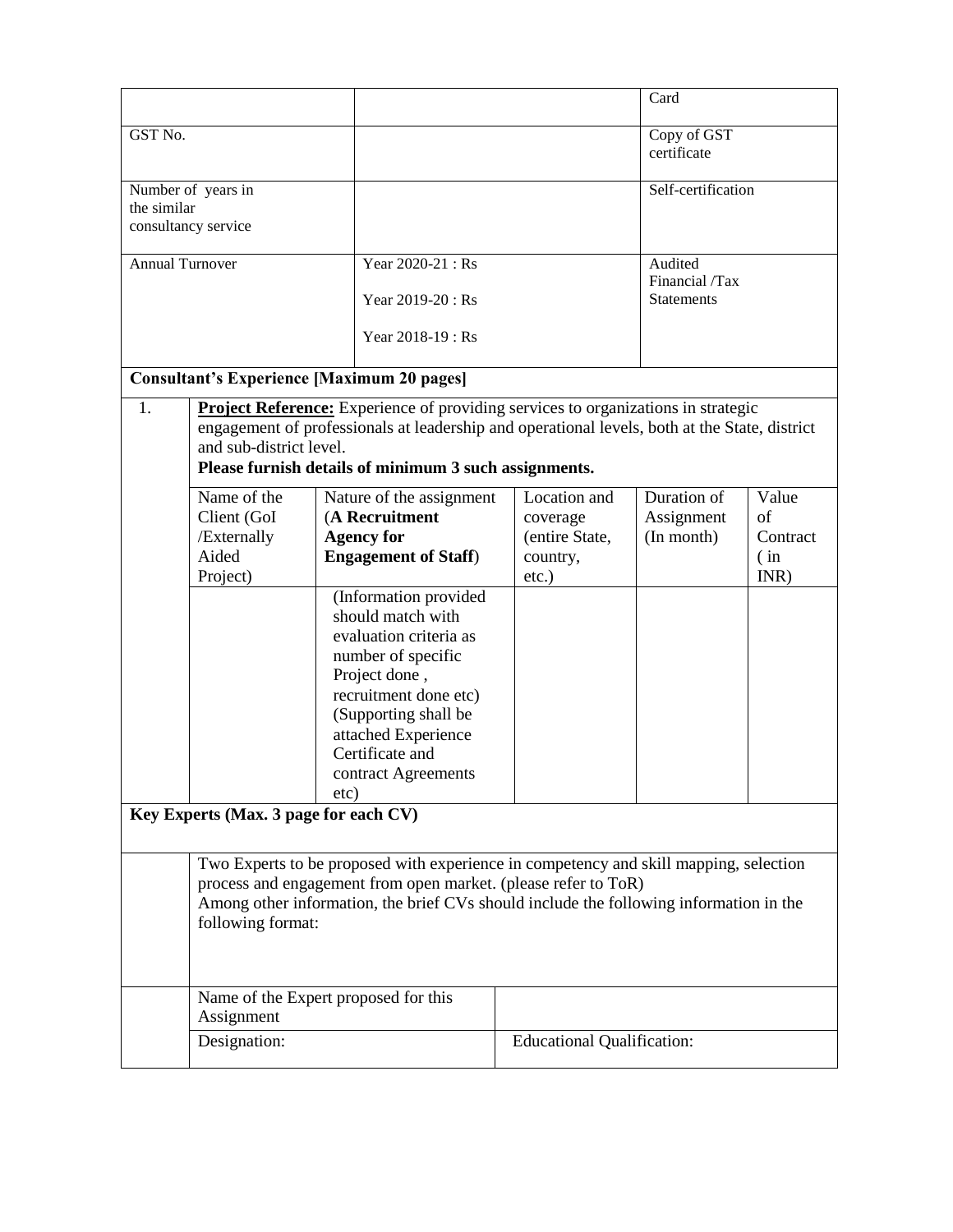|                      | Name of Project          | Experience in HR<br>recruitment<br>Agency for<br>Engagement of<br>Staff. | <b>Client and State</b> | Duration of<br>Assignment (in<br>Months) |  |  |
|----------------------|--------------------------|--------------------------------------------------------------------------|-------------------------|------------------------------------------|--|--|
|                      |                          |                                                                          |                         |                                          |  |  |
|                      | <b>Other Information</b> |                                                                          |                         |                                          |  |  |
| Address of office in |                          |                                                                          |                         | Address                                  |  |  |
| Tamil Nadu           |                          |                                                                          |                         | proof                                    |  |  |
|                      |                          |                                                                          |                         |                                          |  |  |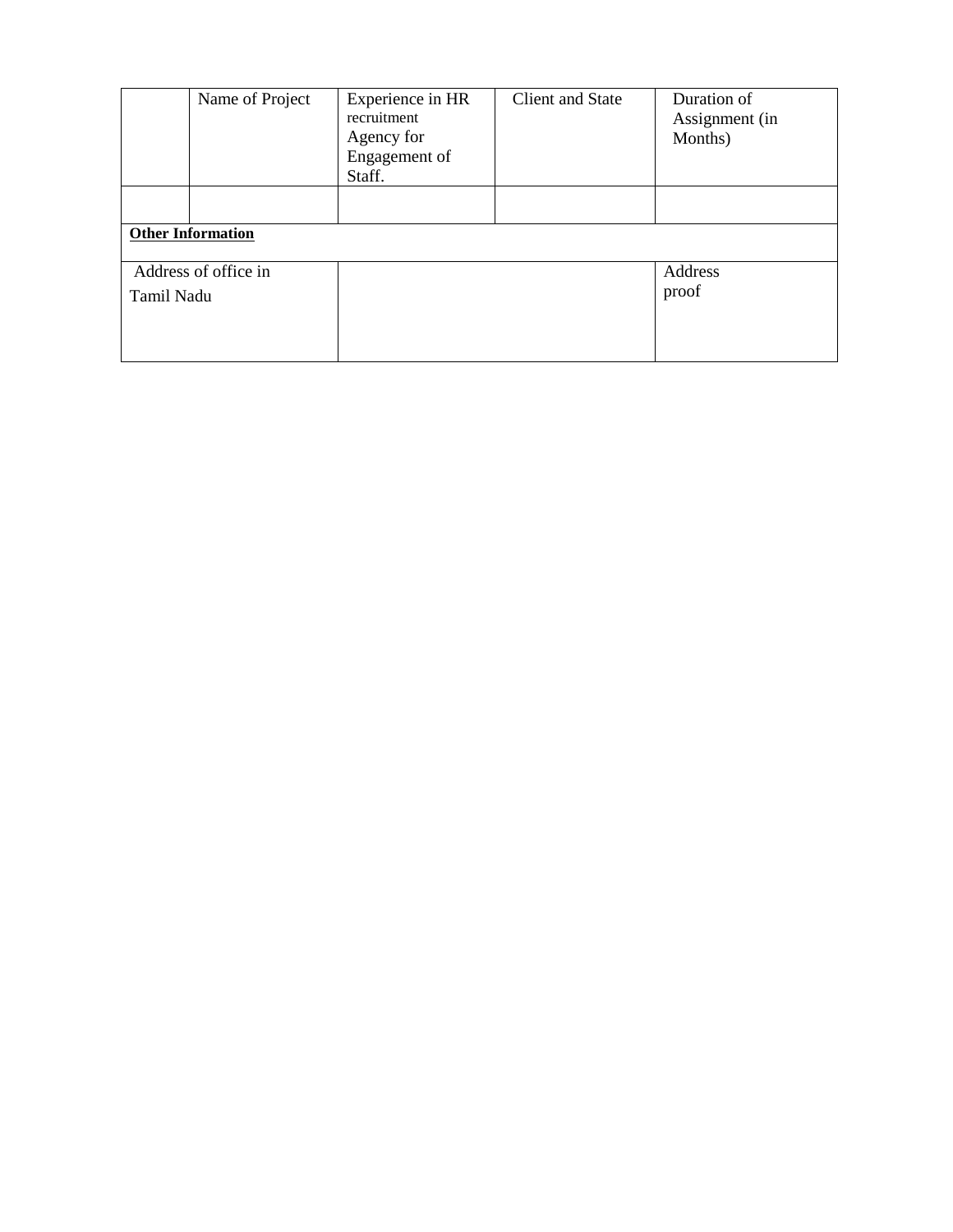# **Evaluation Criteria - Assignment Specific Qualification and Experience**

Please answer each question in one paragraph

Your EOI shall demonstrate Management competence, technical competence and geographical experience based on project references.

#### **A. Management Competence (Please answer each question in one paragraph)**

- Does your Firm have clearly defined quality management policies & procedures?
- Does your Firm have well defined processes/SOP in place?
- Does your firm have Complaints redressal policy?

#### **Please specify your approach and methodology on following points:**

- Is approach and methodology aligned to project objectives?
- Provide us clarity on how the outcomes will be achieved
- Address all components of Scope of Work
- Provide satisfactory and feasible solutions on handling constraints
- Reveal a good understanding of risks and propose risk mitigation strategies
- Reflect understanding of the specific requirements of the Project
- Propose a Methodology which is practical and do-able
- Proposes a viable model/s to ensure expected results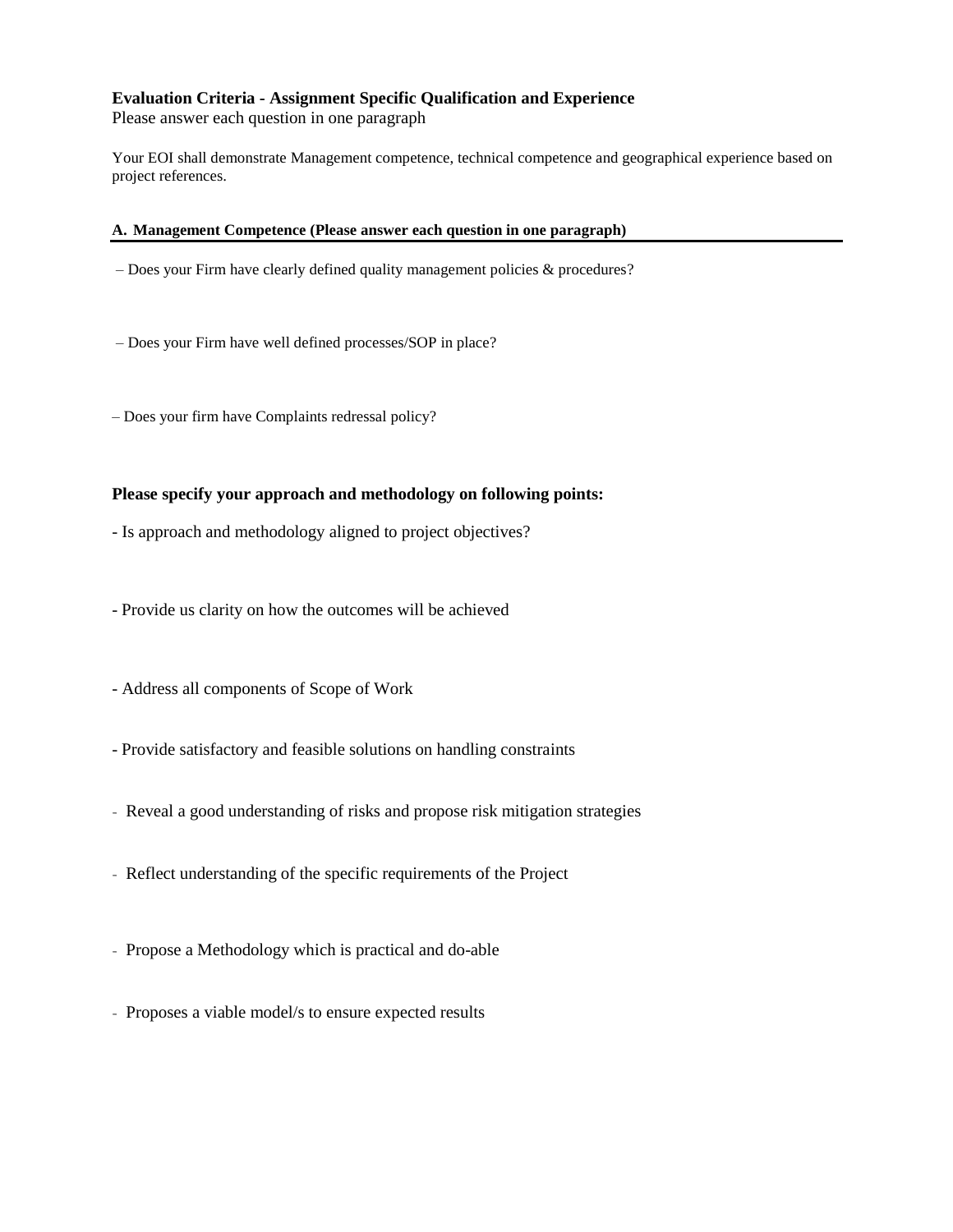#### **Work Plan & Key expert schedule**

- Provide Brief Work Plan (elaborate details to be submitted at the time of RFP) - propose the main activities of the assignment, their content and duration, phasing and interrelations, milestones, delivery dates of the reports.

- Organization & Staffing - propose the structure and composition of your team. You should list the main disciplines of the assignment, the key activities matched with key experts.

- What are the tentative delivery dates of the reports? Is the proposed work plan is consistent with the technical approach and methodology?

# **B. Technical Competence**

Highlight the technical qualifications of your entity/consortium in undertaking similar assignments.

Provide details of past experience working with similar project authorities.

- Specific experience as to similar project with MDBs (World Bank, ADB, DFID, KfW etc) & Central / State Government, provide detail in project reference sheet.

- Firm's experience Specific experience as to similar project with private companies, provide detail in project reference sheet.

- Number of Managerial level recruitment `in MDBs & State or central Government Project, PSUs, provide detail in project reference sheet.

- Total number of recruitment done at mid and high level managerial positions till date

– Give details as to other experiences-

#### **C. Geographical Competence**

Cross-referencing the selected from your profile projects, present experience in similar geographic areas.

**(Experience in Tamil Nadu to be highlighted** provide detail in project reference sheet**)**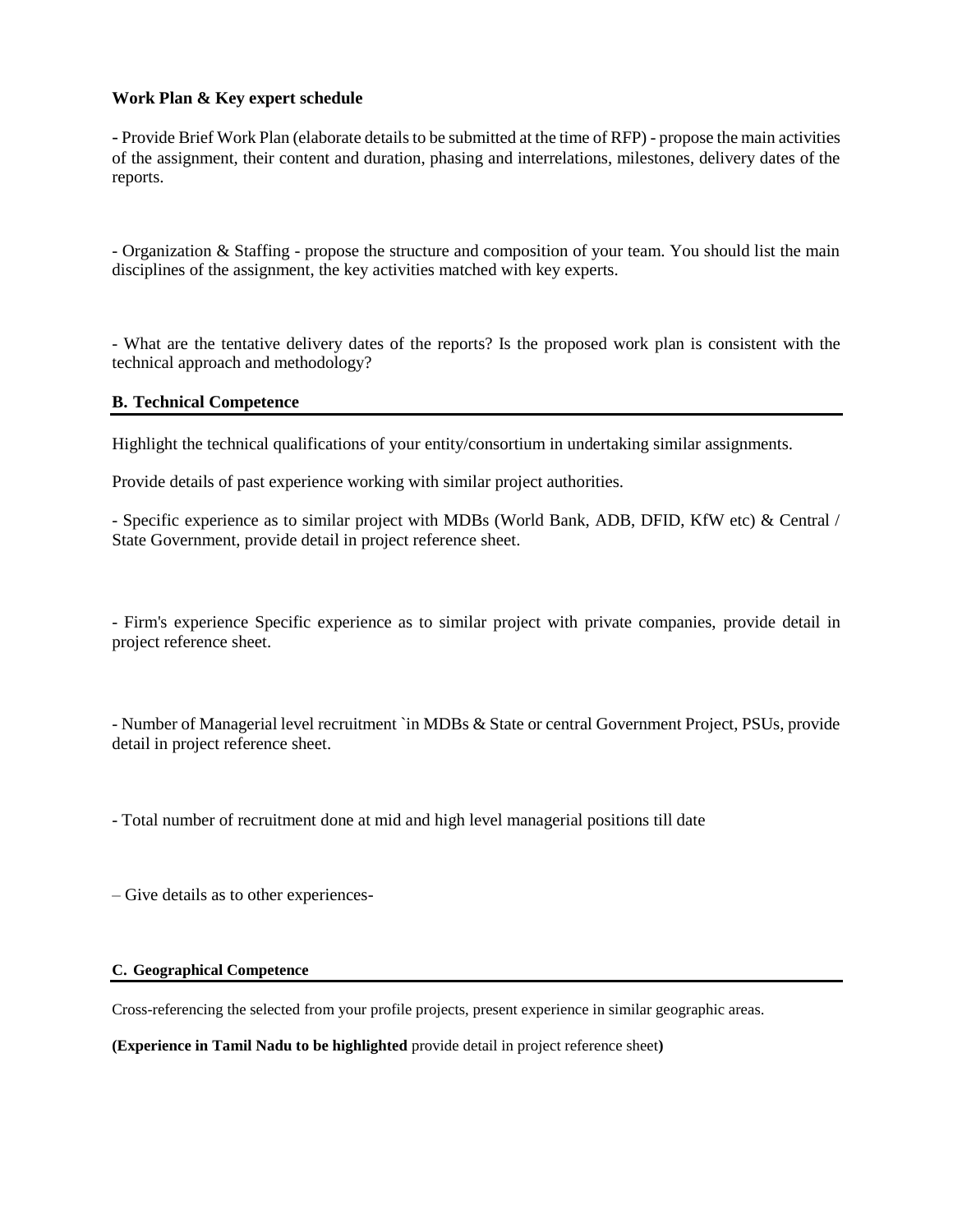**Comments on Terms of Reference**

#### **Key Considerations in approaching this assignment**

#### **EOI Attachments (Please put all the documents in sequence)**

| Title | Type | Description | Category | Page Number |
|-------|------|-------------|----------|-------------|
|       |      |             |          |             |
|       |      |             |          |             |
|       |      |             |          |             |
|       |      |             |          |             |
|       |      |             |          |             |
|       |      |             |          |             |
|       |      |             |          |             |
|       |      |             |          |             |

#### **Eligibility Declaration**

 $\Box$ 

 $\mathbb{R}^n$ 

 $\vert \ \ \vert$ 

 $\Box$ 

 $\mathbb{R}^n$ 

I/ We, the undersigned, certify to the best of our knowledge and belief:

| I/We have read the advertisement, including the terms of reference (TOR), for this assignment. |  |  |
|------------------------------------------------------------------------------------------------|--|--|
|------------------------------------------------------------------------------------------------|--|--|

|  | Neither the consulting firm nor its associate or any of its experts prepared the TOR for this activity. |
|--|---------------------------------------------------------------------------------------------------------|
|  |                                                                                                         |
|  |                                                                                                         |

- I/ We confirm that the project references submitted as part of this EOI accurately reflect the experience of the specified firm/ consortium.
- I/ We further confirm that, if any of our experts is engaged to prepare the TOR for any ensuing assignment resulting from our work product under this assignment, our firm and the expert(s) will be disqualified from short-listing and participation in the assignment.

| All consulting entities and experts proposed in this EOI are eligible to participate in World Bank supported |  |
|--------------------------------------------------------------------------------------------------------------|--|
| and administered activities.                                                                                 |  |

- The lead entity and associates are NOT currently sanctioned by any MDB. Neither the consulting firm nor the associates has ever been convicted of an integrity-related offense or crime related to theft, corruption, fraud, collusion or coercion.
- I/ We understand that it is our obligation to notify World Bank should any member of the consortium become ineligible to work with World Bank or other MDB or be convicted of an integrity-related offense or crime as described above.
- Associate/s, including all proposed consultants named in this EOI, have confirmed their interest in this activity in writing.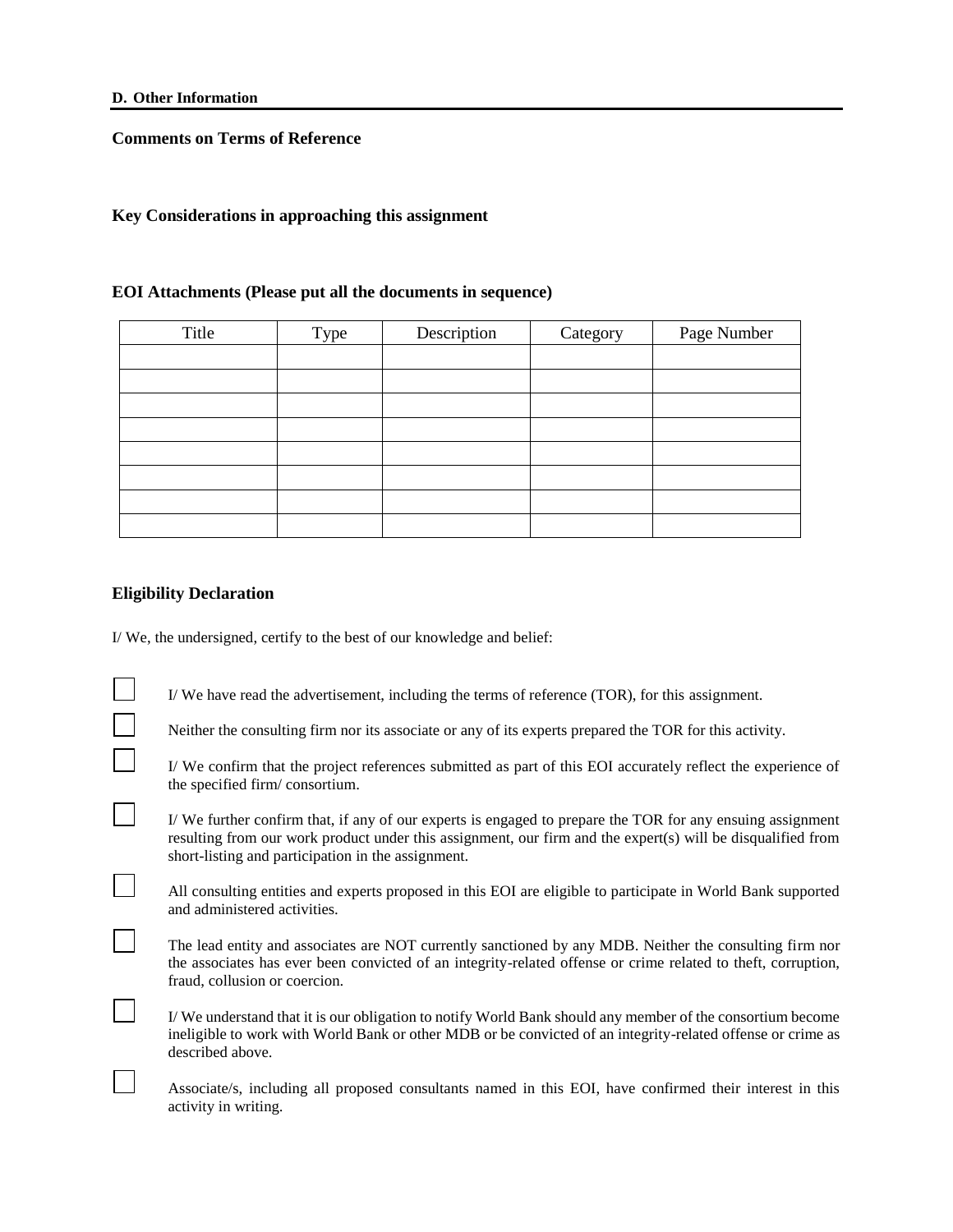| Associate/s, including all proposed consultants named in this EOI, have confirmed their eligibility to |  |  |
|--------------------------------------------------------------------------------------------------------|--|--|
| participate in this activity in writing.                                                               |  |  |

Associate/s, including all proposed consultants named in this EOI, have authorized us in writing to represent them in expressing interest in this activity.

None of the proposed consortium are subsidiaries of and/or dependent on the Executing or the Implementing Agency or individuals related to them.

Name & Signature of the authorized Representative along with Dates:

Name of the Firm with Seal:

 $\Box$ 

 $\Box$ 

 $\Box$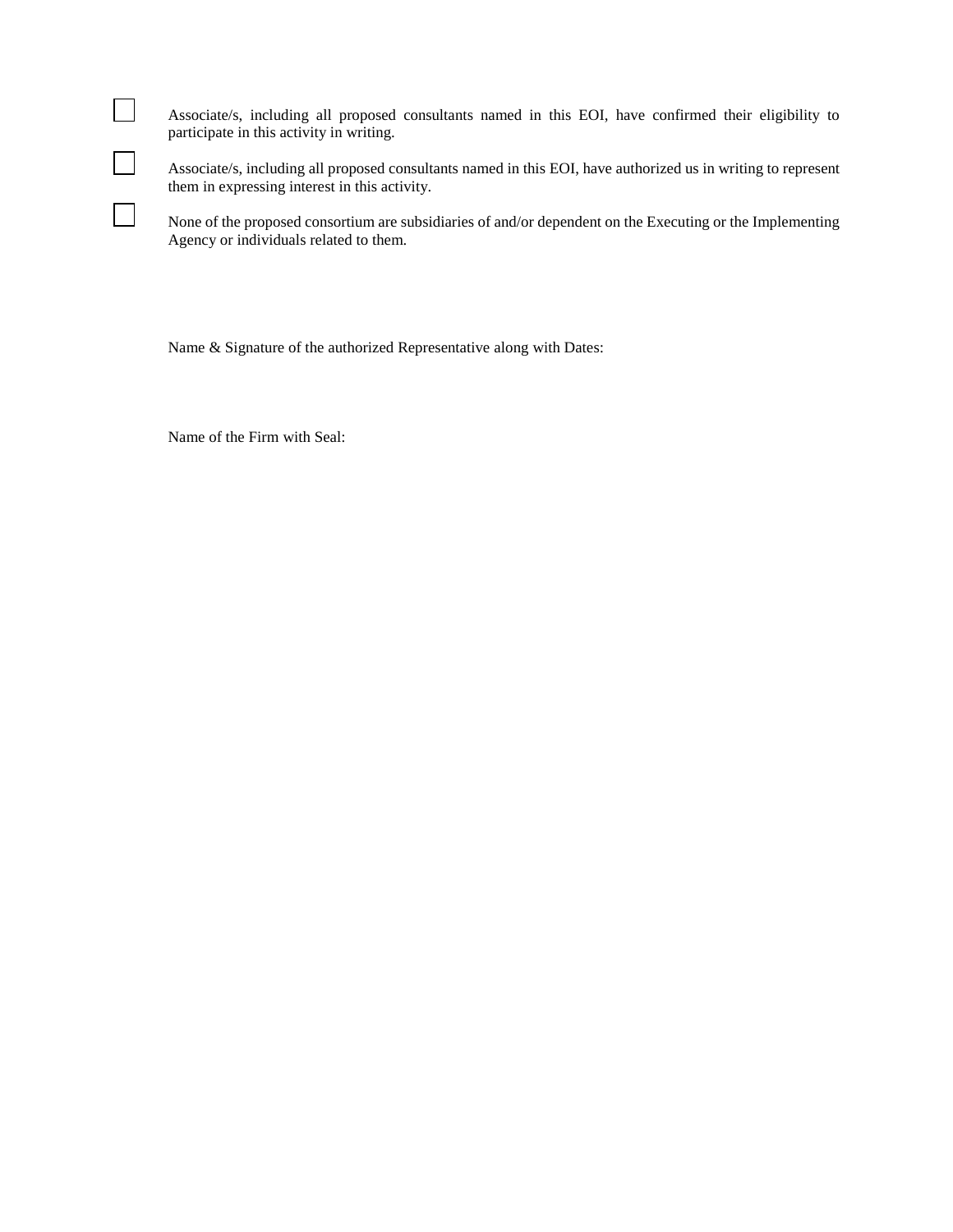#### **Annexure- D**

# **Declaration**

#### **To whom so ever it may concern**

Date:  $/ /$ 

I / We hereby solemnly take oath that I/We am/are authorized signatory in the firms/Agency/ Institute/ Company and hereby declare that "Our firms/ Agency/ Institute/Company do not face any sanction or any pending disciplinary action from any authority against our firms/ Agency/ Institute/ Company or partners." Further, it is also certified that our firm/ Agency/ Institute/ Company do not have a track record of unsatisfactory performance and not been block listed by any State / Central Government/ any other organization in past.

In case of any further changes, which affects this declaration at a later date; we would inform the TNRTP accordingly.

Authorized Signatory (With seal)